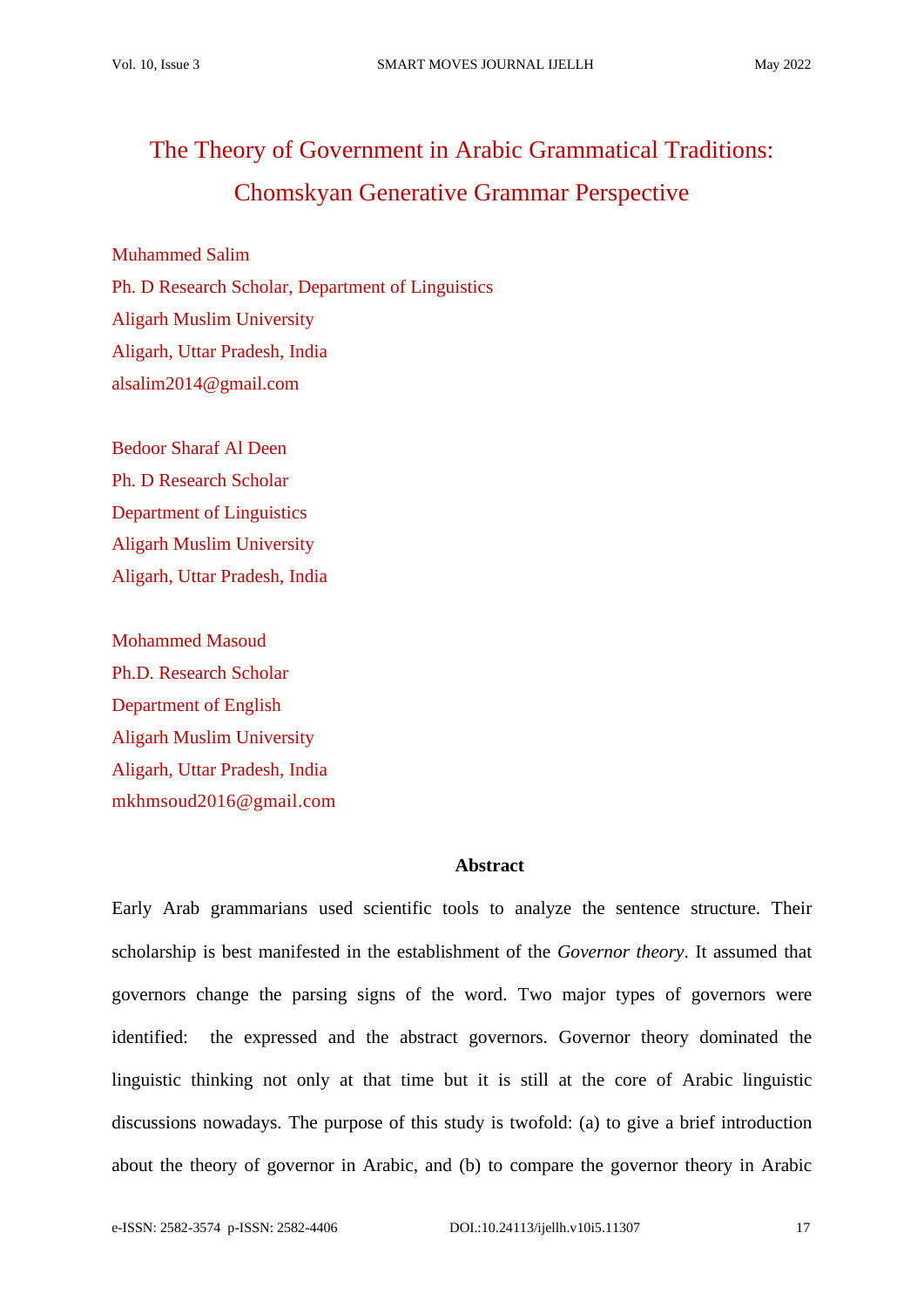with the theory of government presented in Chomsky's (1988) Government and Binding theory. The study revealed that Sibawayh (793) laid the foundations of the Governor theory and it matured in the works of the Basrans and the Kufans. The study also showed some agreement between Chomsky's theory of government and Arabic Governor Theory. Nevertheless, there is a difference in the nature and the types of governors between the two theories.

**Keywords**: *GB theory, Sibawayh, governor theory in Arabic, generative grammar*

## **1. Chomsky's Government theory**

Government and binding (GB) is a theory of syntax within the mainstream of Chomskyan generative grammar. GB theory was initiated and developed in Chomsky (1982, 1986, and 1988). It states that the grammar of a language of a native speaker consists of a set of innate universal principles and a set of learned parameters for a given languages (constraints) that work hand in hand to determine the possible well formed sentences of that language. The government theory is an integral part of the modules of grammar constituting GB theory. It plays a central role in other modules of GB such as case theory, theta theory, binding theory, etc. Government is is a configurational property that imposes a structural relationship on the syntactic positions occupied by the governor and the governee. The governor is the element that governs and the governee is the element that is being governed. Government indicates that 'a category governs its complements in a construction of which it is the head' (Chomsky, 1988, p. 50). Therefore, the government relationship can be simply represented in (1). The XP is the maximal projection, X' is the intermediate projection and  $X^0$ is the head (presumably the governor), and the YP is the complement (presumably the governee). That is, the head governs its complement as illustrated in (1).

(1) XP Specifier X'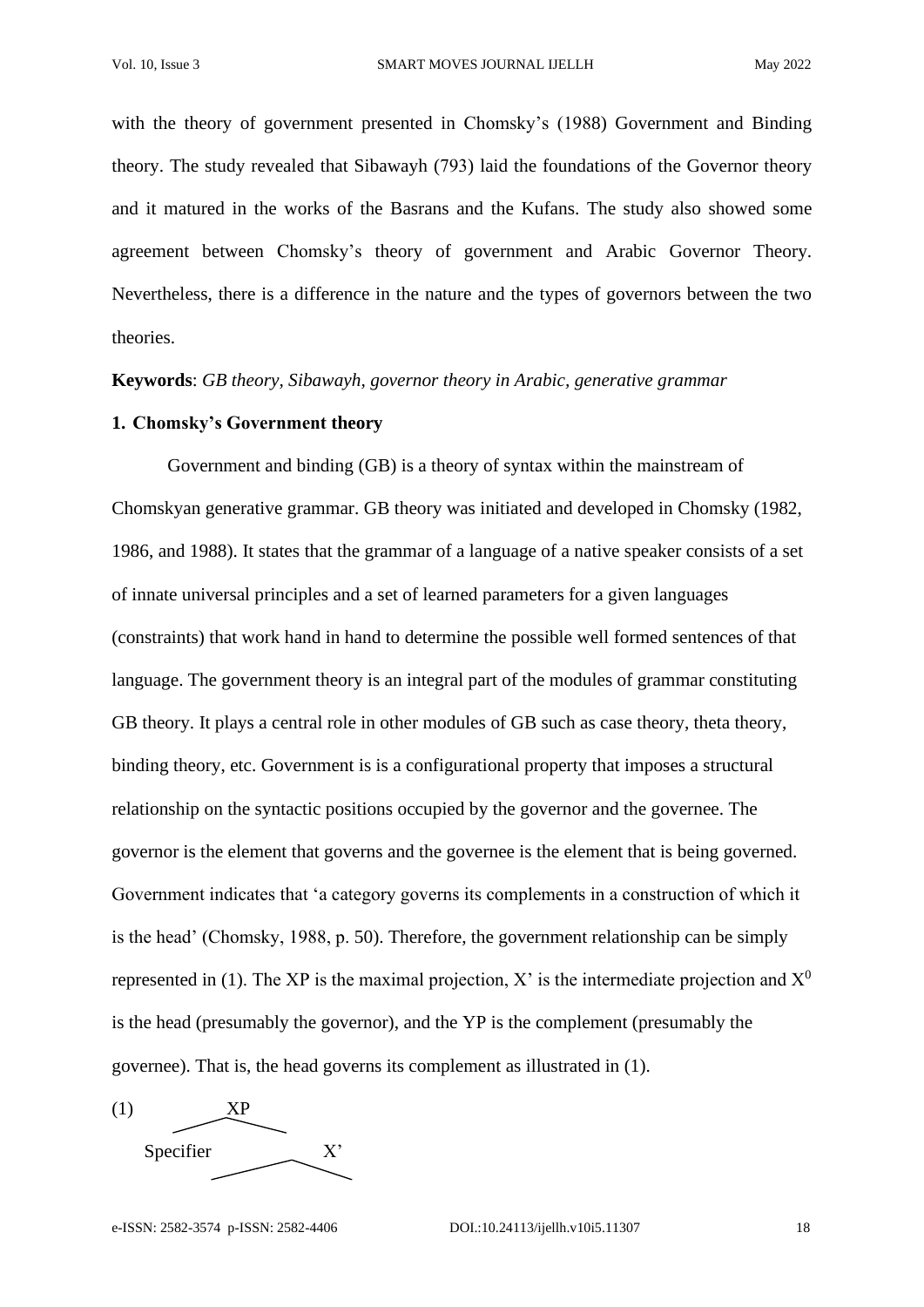$\mathrm{X}^0$ 

#### YP (complement)

To make it more concrete, notice the example given in (2a) and schematically represented in (2b).

(2) a. John thought that he left his book on the table.

 b. John [INFL [ + Tense]] [VP [v think ][S that [s he [INFL [+ Tense]] [VP[V leave] [NP his book  $\lceil$  [pp  $\lceil$  p on  $\rceil$  [NP the table]]]]]]

## (Chomsky, 1988, p. 50)

The sentence in (2) shows that the verb V 'think' governs its complements S'. The INFL governs the subject 'John', if the sentence has a tense. The embedded verb 'leave' governs its complements NP 'his book' and it governs the PP 'on the table', but not any element within NP or PP. It is also assumed that the ungoverned categories such as the embedded subject 'he' receive no case. The preposition 'on' governs and assigns case to the NP 'the table'. Chomsky (1988) suggests that government should meet three criteria: '(i) conditions on choice of governor, (ii) conditions on governed terms, and (iii) structural conditions on the relation of government' (p. 162). Thus, applying (i) to the example given in (2), the V but not VP or N', the S but not S', the P but not the PP, are governors. The condition (ii) indicates that there are three governees: the subject 'John', the object 'his book', and the NP 'the table' in PP. The condition (iii) is configurationally arranging the structural relation between the governor and the governee. Government notion has undergone many changes to empirically maximize its generalization. That is, Government has been defined in terms of sisterhood; mutual c- command, m- command, and later m- command and minimality. Haegeman (1994), for example, formulates Chomsky's government as in (3).

## (3) **Government**

A governs B if and only if

(i) A is a governor;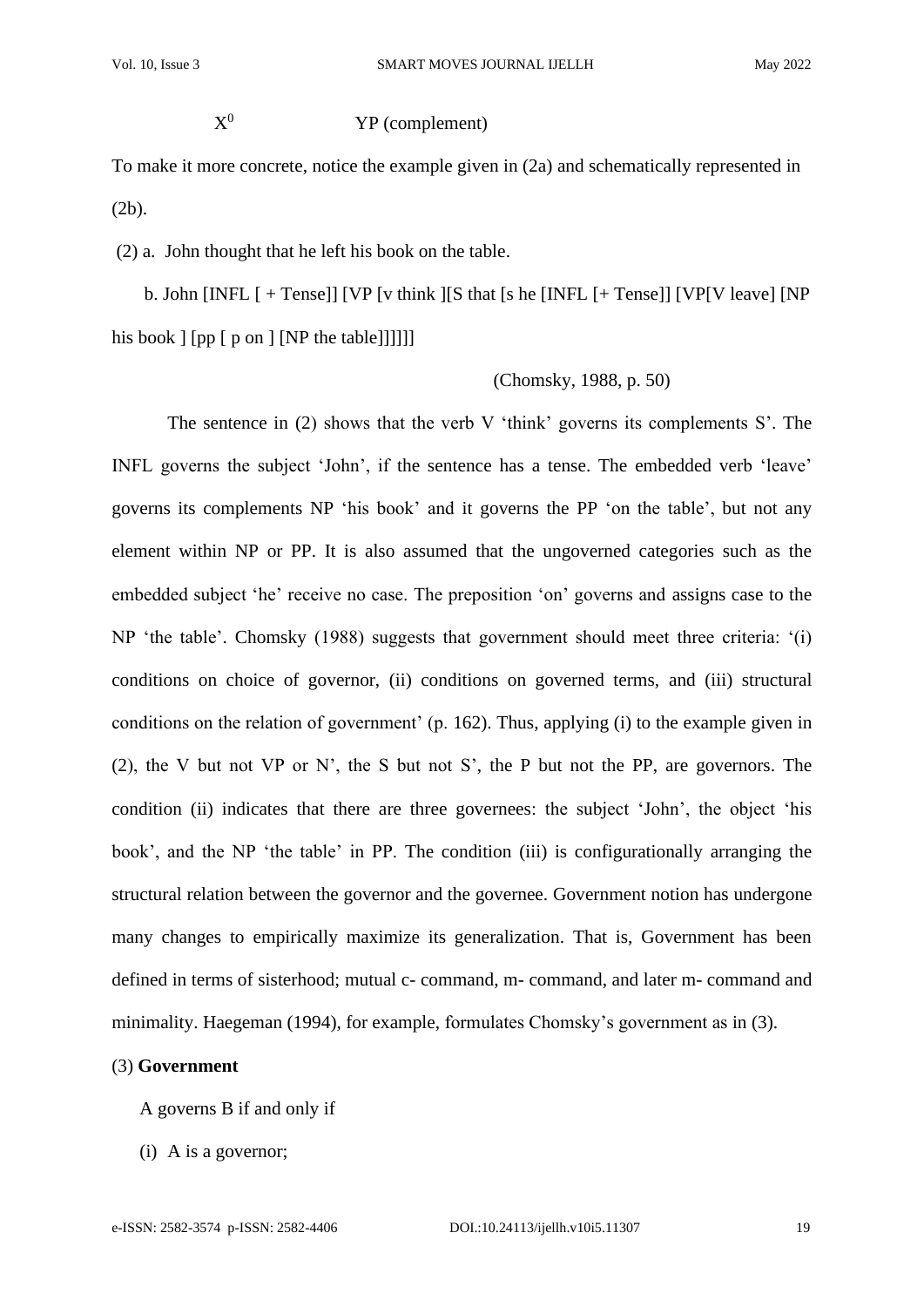- (ii) A m-commands B;
- (iii) No barrier intervene between A and B;

Where

- (a) Governors are the lexical heads (V, N, P, AP) and tensed I.
- (b) Maximal projections are barriers.

(Haegeman, 1994, p. 160)

The m- command notion is given in (4).

## (4) **M- Command**

A m- commands B iff

- (i) neither node dominates the other;
- (ii) every C, C a maximal projection, that dominates A dominates B.

This notion has been revisited with the addition of another structural relationship, which is

the notion of minimality. Following Rizzi (1990), Haegeman formulates government as in

(5).

## (5) **Government**

- A governs B if and only if
- (i)A is a governor;
- (ii) A m-commands B;
- (iv) No barrier intervene between A and B
- (iv) Minimality is respected

Where governors are:

- (a) heads,
- (b) coindexed XPs.

(Haegeman, 1994, p. 442)

e-ISSN: 2582-3574 p-ISSN: 2582-4406 DOI.:10.24113/ijellh.v10i5.11307 20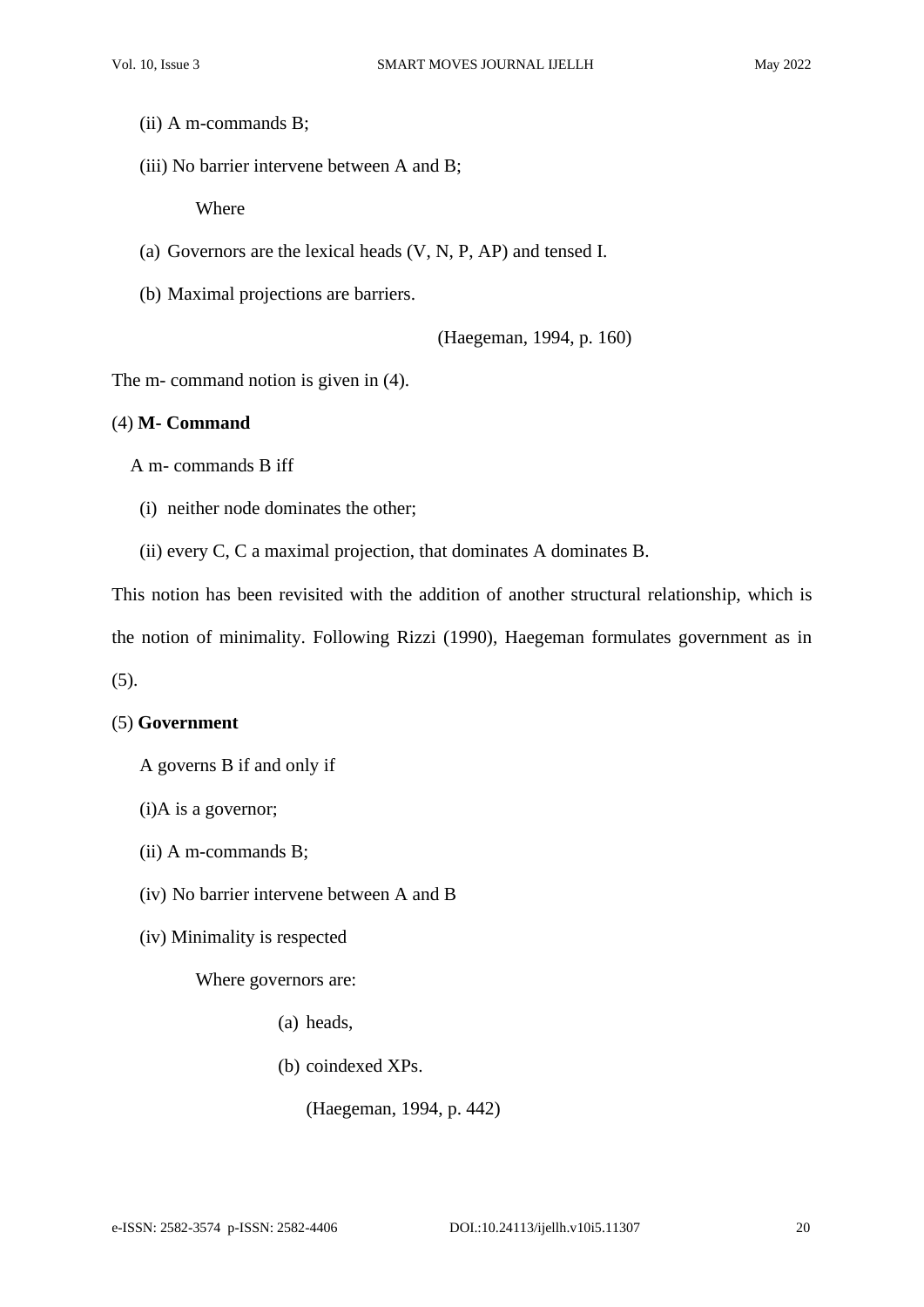Minimality, as a structural relation, ensures that there is proximity between the governor and the governee. The governor has to be close enough to the element being governed. It also indicates that maximal projections are barriers for outside head- government. The Minimality condition is given in (6).

#### (6) **Minimality**

A governs B if and only if there is no node Z such that

- $(i)$  Z is a potential governor for B;
- (ii) Z c-commands B;
- (iii) Z does not c-command A

```
(Haegeman, 1994, p. 442)
```
Having shown the major formulations of the notion of government, the remaining of this section presents the syntactic representation of the way the notion of government works in GB theory. We will use the example that was given in (2a). The syntactic representation of (2a) is given in (7).

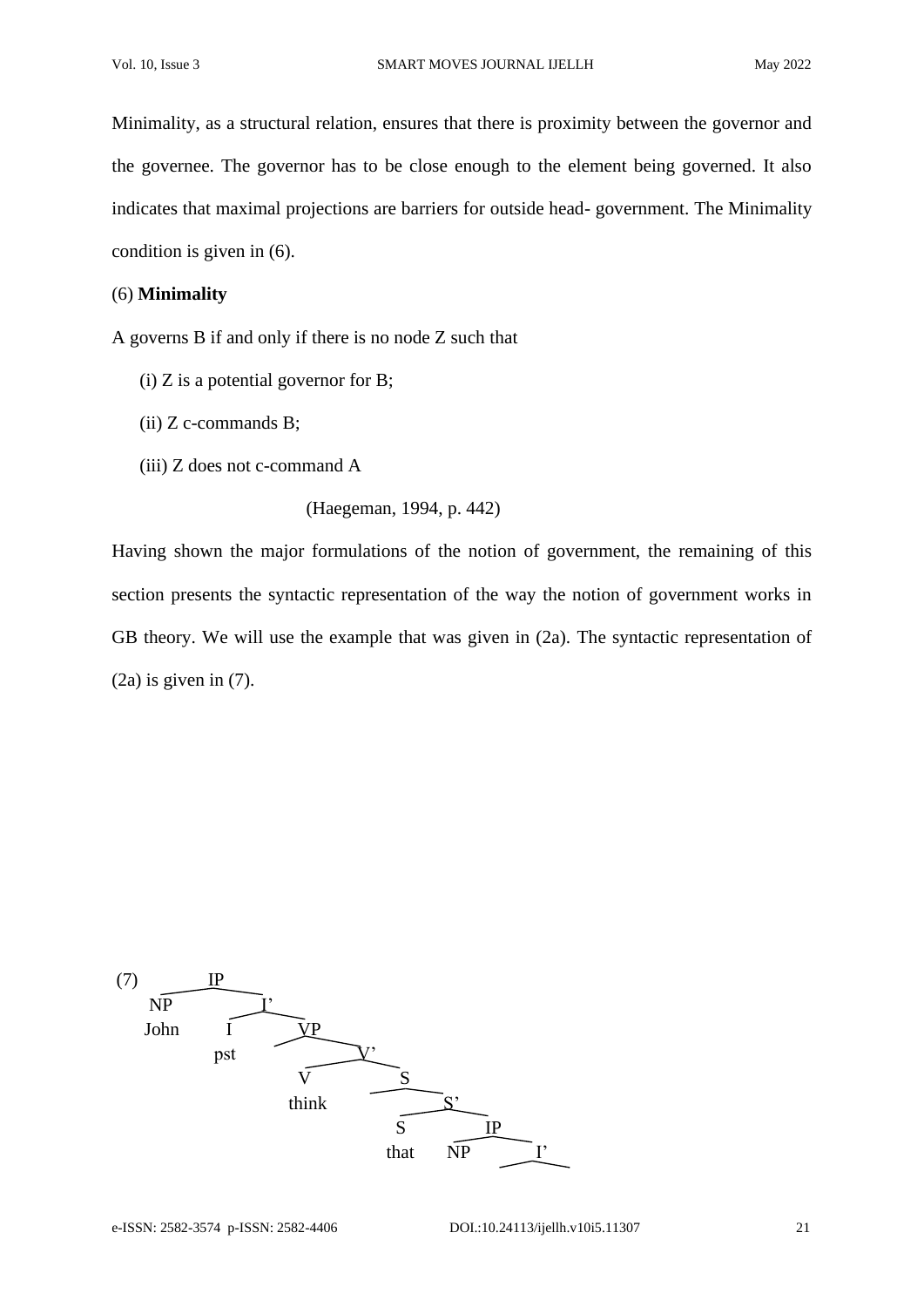

Government works in this way: the representation given in (7) shows that the lexical heads (governors) are the preposition 'on', the verb 'leave', and the inflection 'I'. The preposition 'on' governs the NP 'the table', the verb 'leave' governs the NP ' his books' and the PP 'on the table', the inflection govern the subject 'he'. The preposition 'on' assigns accusative case to the NP 'the table' and the verb 'leave' assigns accusative case to the NP 'his book'. Notice also that the higher verb think governs the whole embedded sentence symbolized by S. To apply the notion of government to the boldfaced categories in (7), the verb 'leave' governs the NP 'his book' if and only if:

- (i) the verb 'leave' is a governor,
- (ii) the verb 'leave' m- commands the NP 'his books',
- (iii) no barrier intervene between the verb 'leave' and the NP 'his books',
- (iv) minimality is respected

Now, we will see whether the verb m- commands the NP and whether minimality condition is met. Regarding m- command, the verb 'leave' m- commands the noun 'his books' if the verb 'leave' does not dominate the noun 'his books', and the noun 'his books' does not dominate the verb' leave'; the maximal projection for both the verb and the noun is the same, that is, VP in our case. Minimality, too, seems to be respected because there is no other potential category that could function as potential governor for or c- command the NP 'his book'. Hence, it can be said that the verb 'leave' governs the NP 'his books'. Governors can be either lexical or functional. Lexical governors are the verbs, the prepositions, and the adjectives while functional governors are the complementizers and the inflection (I). Given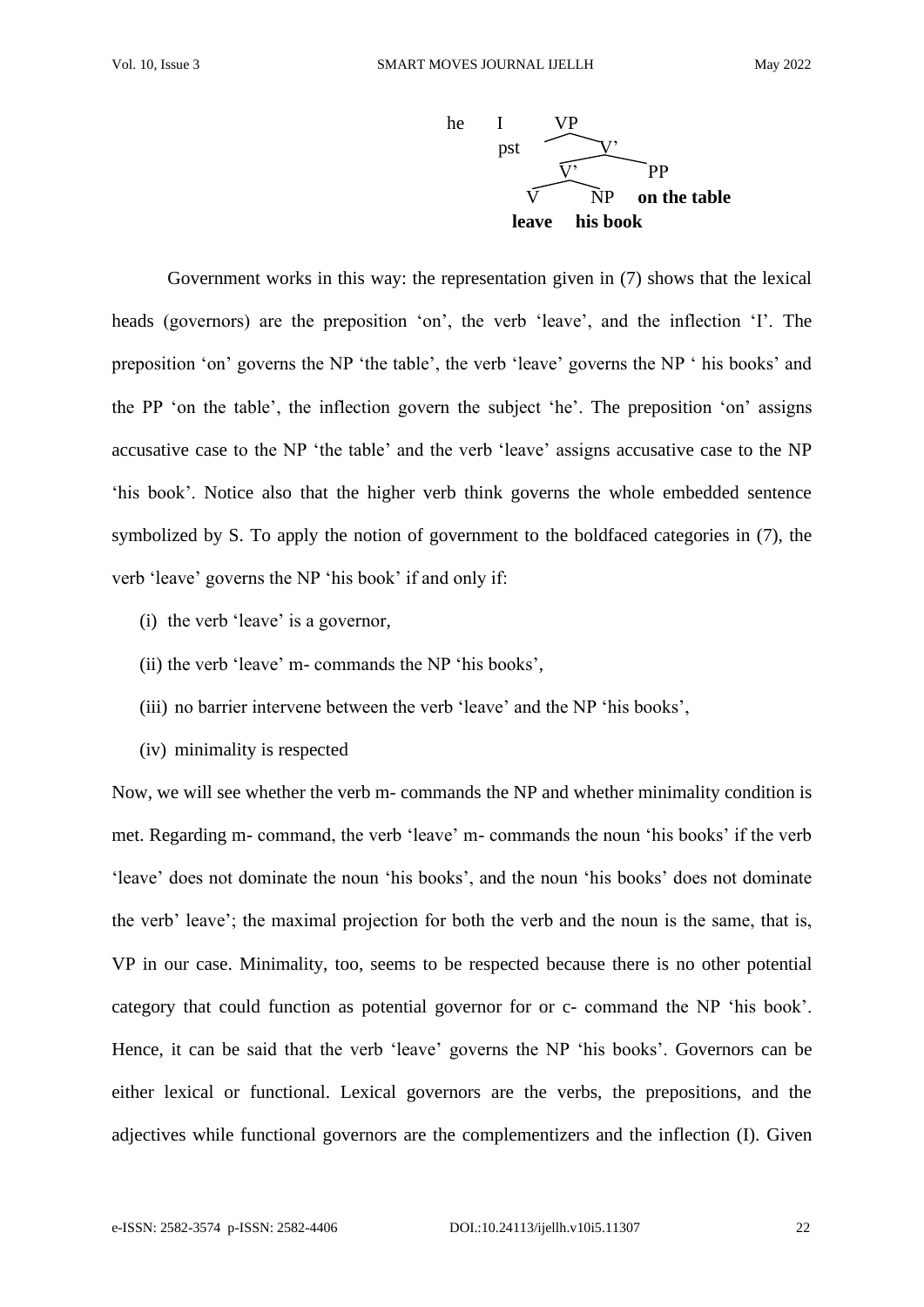this short introduction about government and its working mechanism, the next section introduces and presents the theory of governor in Arabic with a view to compare it with Government theory of Chomsky.

## **2. Arabic linguistic theory**

## **2.1 A glimpse**

The Arabic linguistic theory that encompasses original grammatical writing dates back to  $8<sup>th</sup>$  century (Owens, 1990, p. 1). By the late  $8<sup>th</sup>$  century, three major linguistic schools were developed: the Basran, the Kufan, and the Baghdidian (neo-Basran). The first two schools are the earliest. Each school has its own pioneers and advocates 'the Basran and Kufans schools are represented by a fixed cast of linguists, Sibawayh<sup>(1)</sup> (177/793), Axfash (215/815 or 221/835), Mazini (249/863), Mubarrid (285/898) and others for the Basrans, Kisa'i (183/799), Farra' (207/822) and Tha'lab (291/904) for the Kufans, though on any given point any linguist can align himself with ideas of the other School' (Owens, 1990, pp. 1-2). The Basrans dominated the grammatical thinking as they developed highly effective analytical system based on the principles of at-taʕlyl 'causation' and al-qyās 'analogy'. They developed taxonomical prescriptive rules that explain different aspects of Arabic grammatical system. The governor or the government theory of Arabic stemmed and matured in the work of Basrans. The basran, which was founded by Abu Amr ibn al-Ala, is represented by al-Farahidi who authored the first Arabic dictionary entitled 'al-ʕyn', named after the voiced pharyngeal fricative Arabic sound  $\sqrt{S}$ . The other phonetic books of al-farahidi include are tarākīb al-aṣwāt 'the structures of sounds', kitāb al-naǵam 'the book of melodies' and kitāb al-eyqāʕ 'the book of rhythm'. The other representative is Sibawayh (177/793) who authored the Kitāb<sup>(2)</sup> 'the book'. This book discusses not only grammatical issues but also presents phonetics and phonology issues such the place and the manner of articulation, allophonic and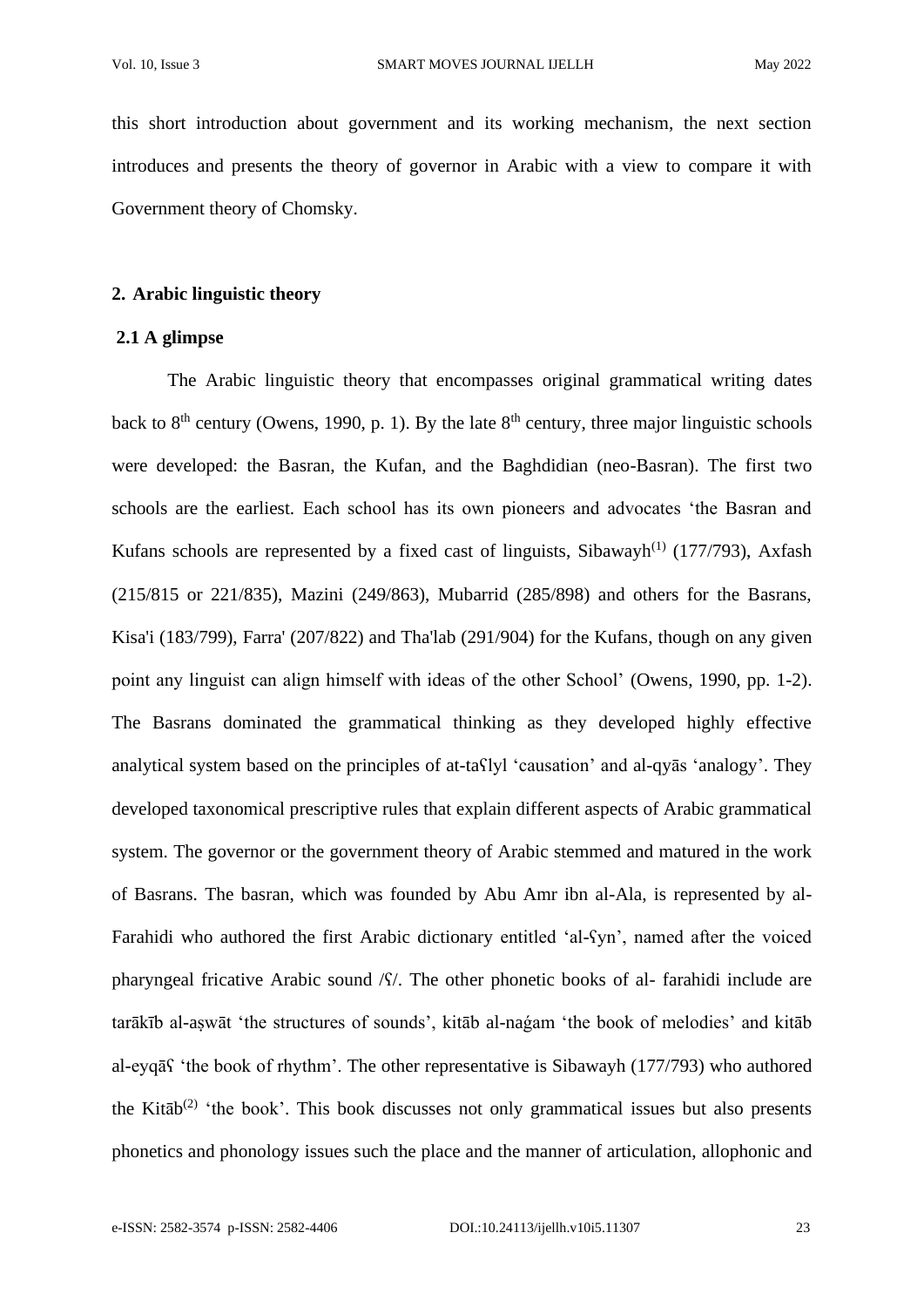phonetic variation, and assimilation, among others (ALDUBAI, 2015, p. 113). The basrans established general rules that should be strictly followed and argued that these rules are the basis of correct usage of language. The kufan school, on the other hand, came into existence 100 years after the basran. The founder of the school is Ar- rawasi<sup>(3)</sup>, who was himself a student of the Barsan School. The kufans valued the text and they based their grammatical judgment on the authentic speeches (hearings) collected in natural settings from the original pure Arabs, based their linguistic argumentation on odd poetry and anomalous linguistic expressions. Though they do not establish a clear methodology in their analysis of grammatical issues, they disagreed with the basrans in most of the linguistic issues. This led to the predominance of the basran linguistic thinking. The Baghdidian advocates do not have a particular stance on linguistic issues. The kufans tend to disagree with the Basrans in what constitute the governor in a particular sentence 'Basra and Kufa represented historically real schools of grammatical theory just as much as generativists (in the Chomsky tradition) or systemicists (Halliday) or lexical functionalists (Bresnan) do today' (Owens, 1990, p. 2). They tend to synthesize and revisit the ideas of the earlier two schools. Given this, the next subsection presents the theory of governor in Arabic.

### **2.2 Theory of governor in Arabic**

## **2.2.1 The notion of governor in Arabic**

 The theory of governor is as ancient as the Arabic grammar. The theory dominated the Arabic grammar many centuries ago and it is still dominating the Arabic linguistic thought until today. Probably, the theory is religiously motivated. Arabs believe that 'for everything existing in this world there is a creator and a reason for its creation' (Al-Liheibi, 1999, p. 108). As a result of such thinking, Arab linguists have questioned the reasons behind the appearance of the short vowels at the end of the words known as parsing signs (harakat al-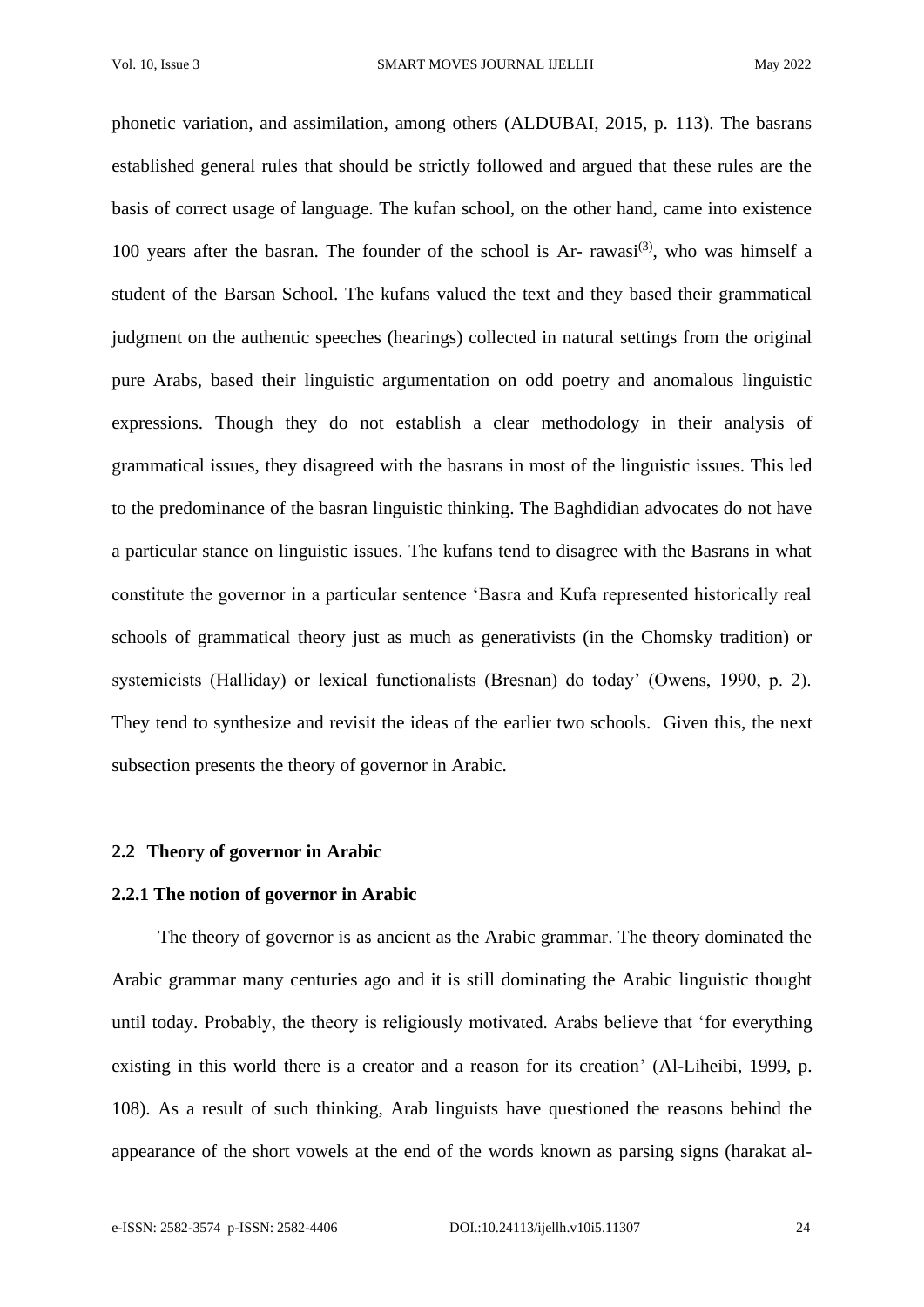iʕrāb; i.e. mood and case endings). For early Arab linguists, it was inconceivable that any case ending could have existed without an instigator (Al-Liheibi, 1999, pp. 108-109; Alhammadi, p. 69). The idea of governor dates back to Al-khalīl ibn ahmed al-frahidi<sup>(4)</sup>. Bakri (1982) indicates that al-khalīl is of the view that there is a governor behind parsing endings representing [nominative, accusative, jussive, genitive, or indicative] in nouns and verbs. That is, there should be a verb or expressed element that explain the noun or verb carrying a specific ending (p. 143). The theory has its practical roots Sibawayh's Al-kitāb 'The Book'. Sibawayh divided the chapters of al-Kitāb 'the Book' based on the notion of governor and its effect on the Arabic grammatical and lexical categories (Dukhair, 2014, p. 71; Bin hamza, 2004, pp. 39-40). He was the first to use the term ʕāmil ' governor' to describe a specific grammatical process. Owens (1990) points out that 'when a term is consistently used to represent a constant extensional class or a fixed process it can be taken as a technical term. Very often such terms are represented by a derivational set; the notion of governance in Sibawayh appears in such diverse, morphologically related forms as 'amal "governance", 'amilat "it governed" 'umila "it was governed" 'a'mal-ta "you made govern" 'aamil/ 'awaamil "governor/governors" (p. 11). Sibawayh (1975) is of the view that the parsing signs occur due to the influence of ʕāmil 'governor' (p. 13). A representation of the basic parsing signs is given in the table in (1).

**Table (1): the basic parsing signs in Arabic** 

|         |                | Arabic     | Parsing signs |            |
|---------|----------------|------------|---------------|------------|
|         |                | equivalent | Definite      | indefinite |
|         | The nominative | raff       | -u            | -un        |
| Case in | The accusative | nasb       | -a            | -an        |
| nouns   | The genitive   | jarr       | -1            | $-in$      |
|         | Indicative     | raff       | -u            |            |
| Mood in | Subjunctive    | nasb       | -a            |            |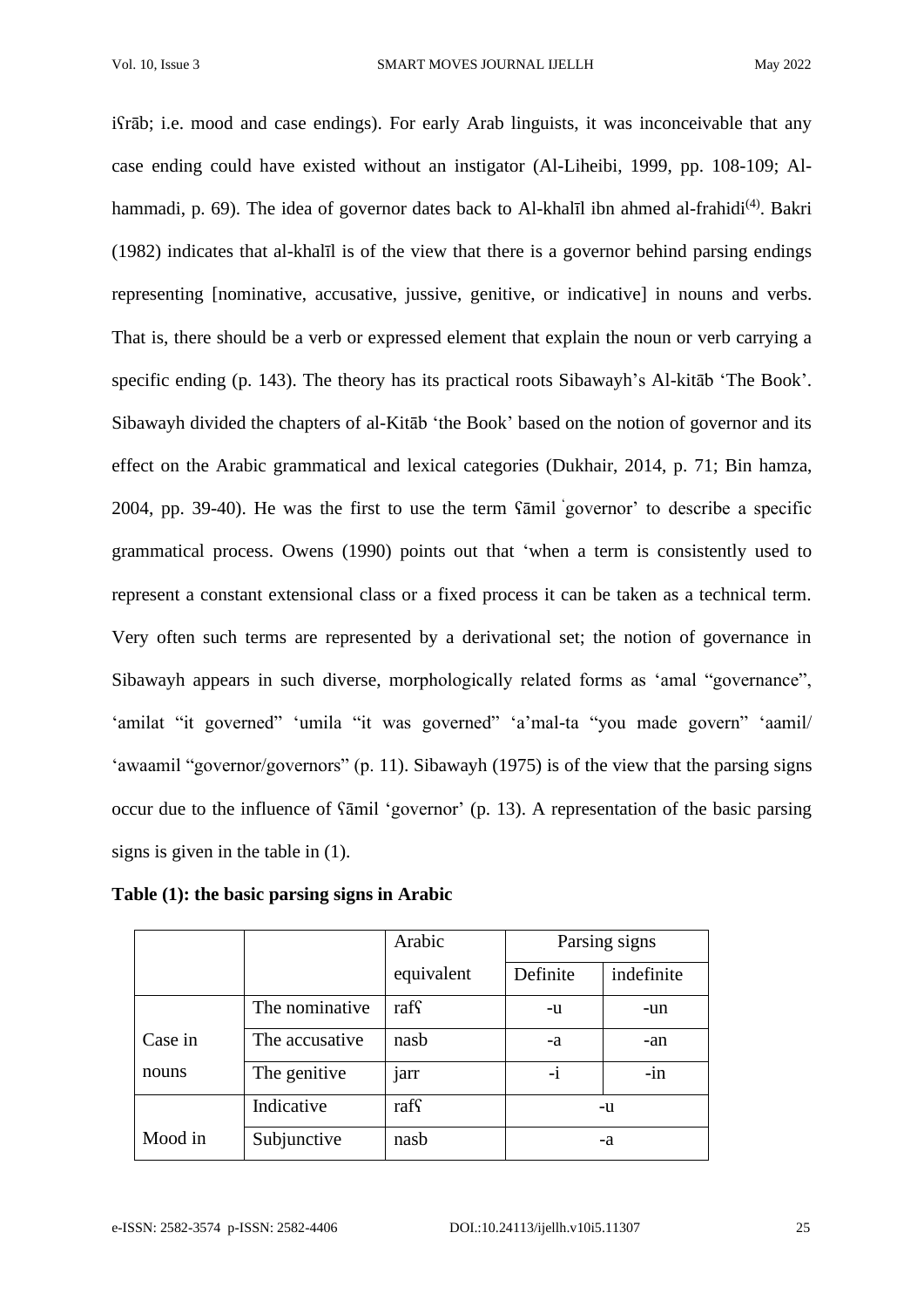| verbs | <b>TIME</b><br>jussive<br>1 <sub>ne</sub> | ٠.<br><b>z</b> azm | - |
|-------|-------------------------------------------|--------------------|---|
|-------|-------------------------------------------|--------------------|---|

The table in (1) shows that there are three cases in Arabic: the nominative, the accusative, and the genitive. They are also morphologically realized differently depending on definiteness status of the nouns to which they are affixed. The table also shows there are three moods of verbs in Arabic: the indicative, the subjunctive, and the jussive. The first two moods are morphologically realized as –u, and –a, respectively. The jussive mood is morphologically realized as null. The theory assumes that these parsing signs, that reflect case/mood at the end of words, occur due to some governing elements 'Iraab "case/mode [mood] suffix" refers to any inflectional ending whose form is determined by a governor' (Reckendorf, 1977, qtd. in Owens, 1990, p. 12). In other words, the theory assumes that there are some governing elements that govern the parsing signs in governed Arabic words. Governors in Arabic are of two types: the expressed (lafḏi) and the abstract (maʕnawi) (al-azhari, n.d., p. 83). The expressed has an overt morphological form while the abstract is an implicit conceptual element that has no form at all. The governor is defined by Al- žeržani as 'ma yužib kūn axir al-kalimah ʕala wažh maxṣuṣ sawa kana ism-an aw fiʕl-an aw harf-an' [whatever affects the ending of word to have a specific form whether it is a noun, a verb, or a letter]' (Alxawarizmi, n. d., p. 21). That is, the governor is the one that governs other words and affects their parsing endings. Having explained the notion of governor in Arabic, the next subsection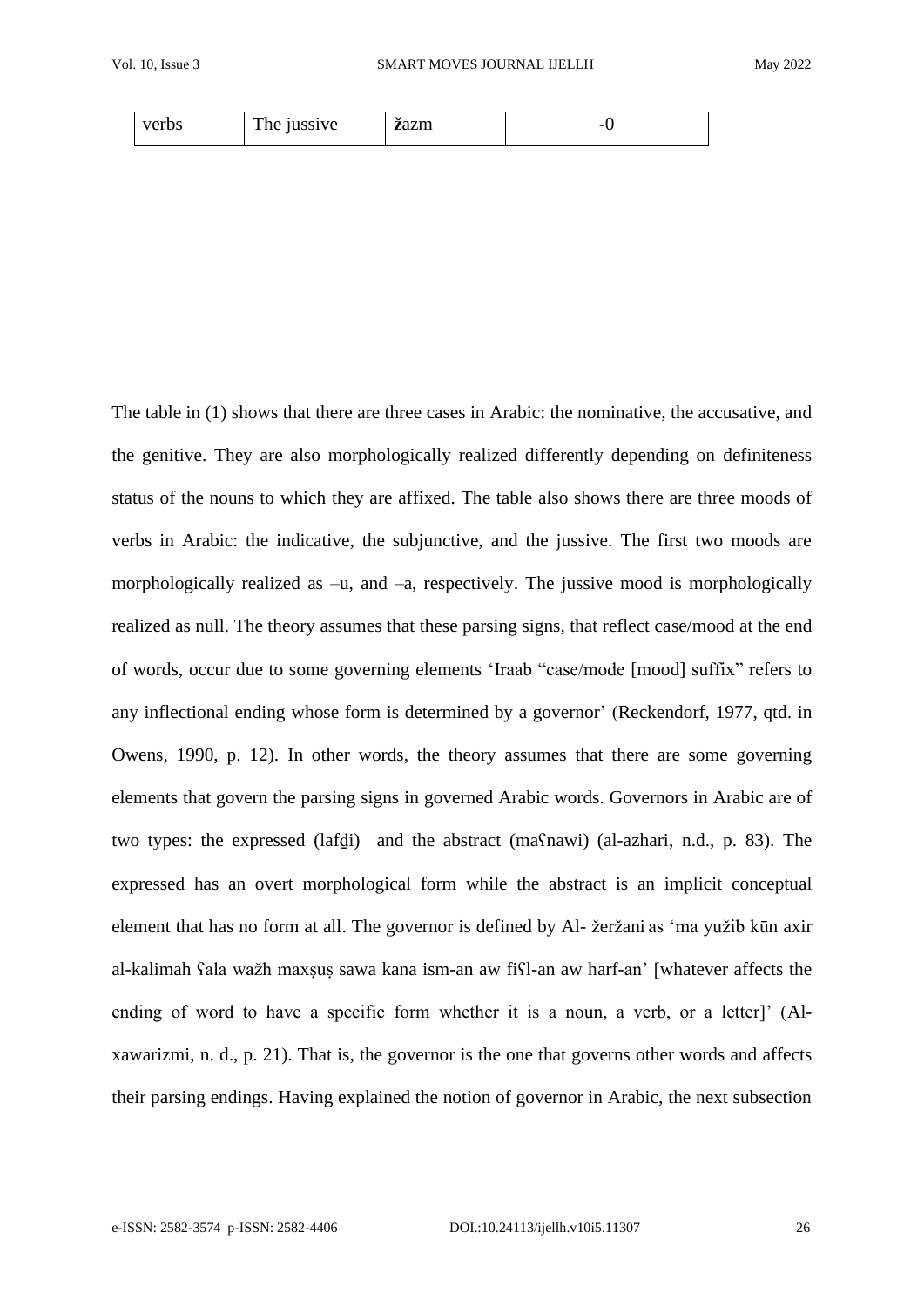presents some fundamental principles of government and the types of governors in Arabic with a view to examine them from the point of view of Chomsky's government theory.

## **2.2.2 Governors in Arabic**

This subsection presents the types of governors in Arabic with illustrative examples. It will also attempt to critically appreciate and evaluate the governor theory from a Chomskyan generative perspective. As has been stated in subsection 2.2.1, governors in Arabic are of two types: the expressed and the abstract. Before examining the governors in Arabic, let us present some fundamental principles of government in Arabic. The first fundamental principle is that 'lā bid lil-maʕmūl min ʕāmil' [every governee must have a governor] (Ibn hamza, 2004, p. 260). Arabic grammarians believe that if any parsing signs appear in a word, at word should have a preceding governor. If such a governor is hard to allocate, the grammarians have to assign one by estimation and interpretation. The other fundamental principle is that 'wa anna al-ʕawāmil lā tatazaħam ʕala maʕmūl wāħid' [and the governors do not jostle for one governee] (Ibn hamza, 2004, p. 20). Sibawayh, in addition, used the term governor in a set of general rules: some of which are given in (8). These rules seem to regulate the structural relations among words and their positions in the sentences.

(8)

 a. A question particle does not stand between the governor and governed ('aamil/ma'muwl).

b. nor do you separate an i-inf[lection] governor and what it governs (maa ya'malu fiyhi).

## (Owens, 1999, p. 14)

The principle in (8a) entails the need for proximity between the governor and governee in the examples given in (9, 10). If a question particle intervenes between the governor and the governee as in (9), it renders the sentence ungrammatical. Similarly, the principle in (8b) implicates that the preposition *eyla* 'to', which assigns the genitive case –i, cannot be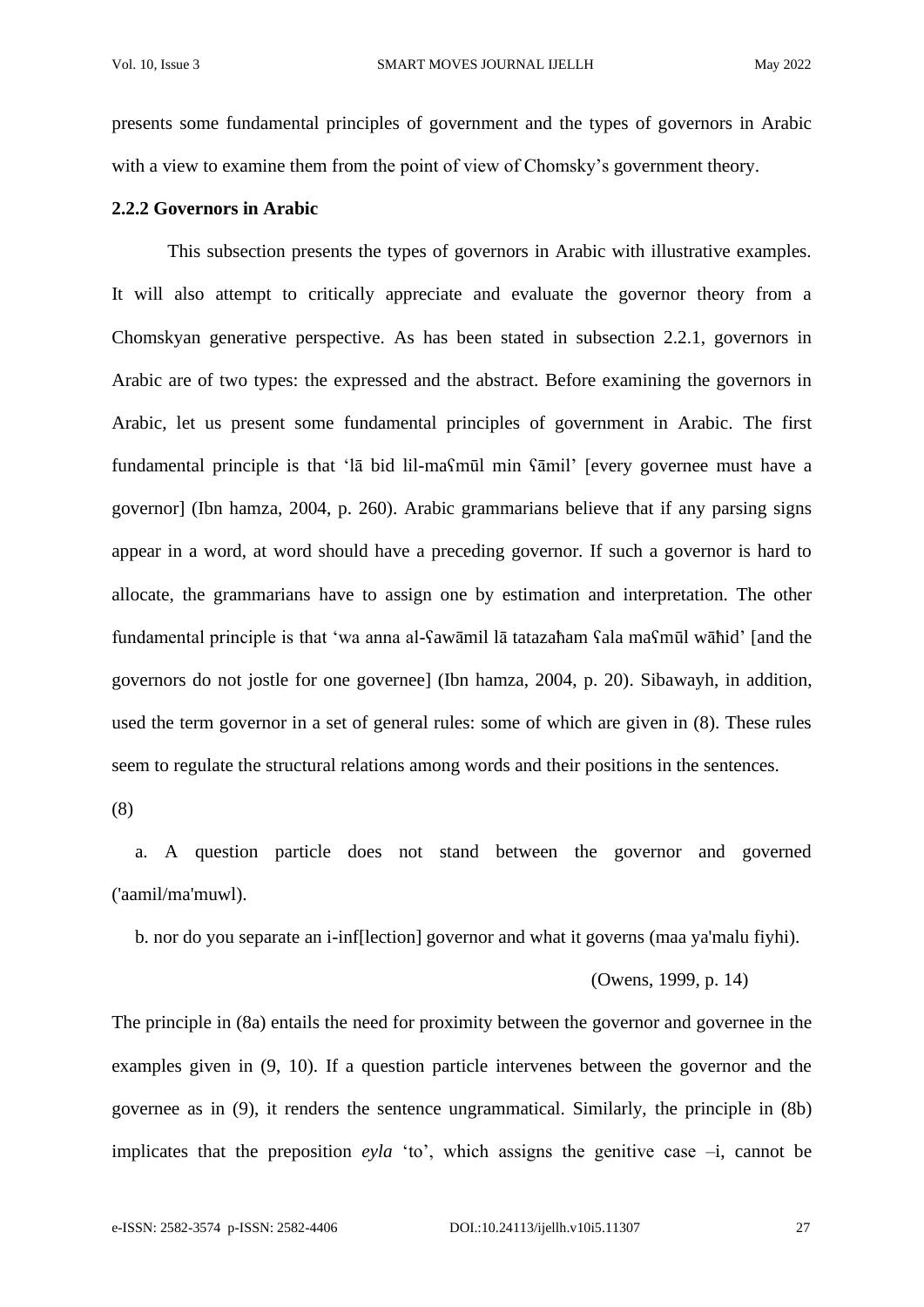separated from its governee. If separated, the sentence is doomed to ungrammatical as in (10).

(9) \*katab-a mәn ad-dars-a

write- pst who the- lesson-acc

(10) \*ðahaba eyla aṭ-ṭālib-u al-madrasat-i

Go-pst to the –student-3sm-nom the-school-gen

 Having mentioned some of the basic fundamental principles of government, the rest of this section discusses the types of governors in Arabic. The expressed governors in Arabic include the verbs, the derivative noun, and a limited set of particles. The prevalent orthodoxy in Arabic linguistic thinking is that every verb has a subject. Arab grammarians considered the verbs as *'*the most powerful governing elements' (Al-Liheibi, 1999*,* p. 121) . The verbs grammatically influence and govern the nouns 'verbs are basically governors, not governed items, governing nouns in u-inf[lectional] and a-inf [lectional]form, and nouns are basically governed items' (Owens, 1999, p. 16). To substantiate, have a look at the examples given in (11), (12), and (13).

(11) katab-a aħmad-u ad-dars-a

 Write-pst Ahmad-3sm-nom the- lesson-3sm-acc 'Ahmad wrote the book.'

- (12) aħmad-u aʕṭa ʕli-an kitab-an Ahmad-3sm-nom give-pst Ali-acc book-acc 'Ahmad gave a book to Ali.'
- (13) aħmad-u kataba ad-dars-a

Ahmad-3sm-nom write-pst the- lesson-acc

'Ahmad wrote the lesson.'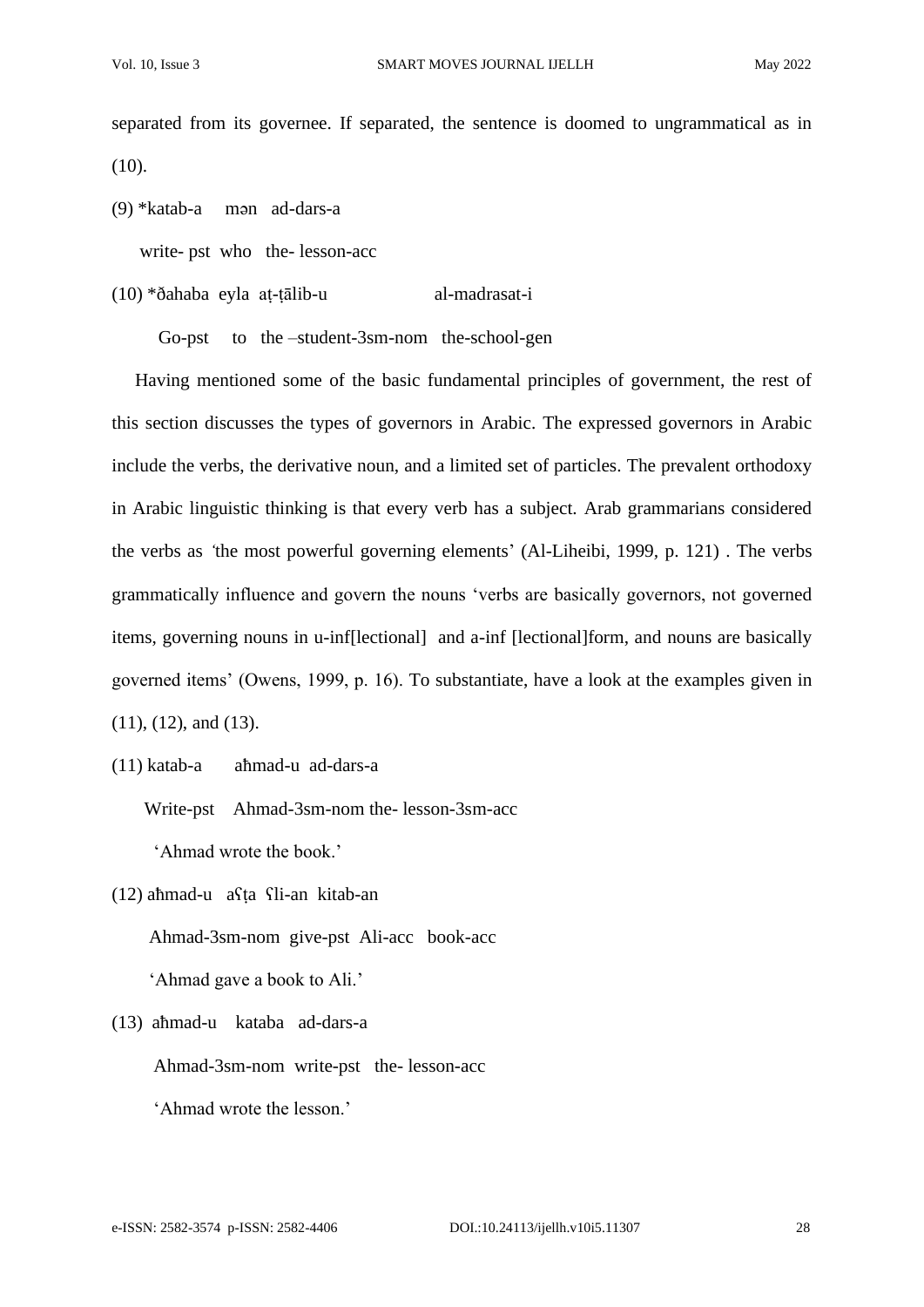In the basrans' linguistic thinking, it is thought that the verb kataba 'wrote' in (11) governs the two arguments; it governs the subject aħmad-u 'Ahmad' resulting in nominative case and it governs the object ad-dars-a 'the lesson' resulting in accusative case (Sibawayh, 1975, p. 34). Government occurs forwardly 'the Basrans argue that the verb governs only in the forward direction, i.e.it governs what follows it' (Al-Liheibi, 1999*,* p. 123). From a generative perspective, it is plausible to assume that the sentence in (11) has the basic syntactic representation in (14).



The syntactic representation in (14) shows that the verb katab-a 'wrote' is a governor. Also, the verb m- commands  $NP_1$  and  $NP_2$ . There is no barrier that intervenes between the verb and the two NPs and the maximal projection VP dominates the verb and the two NPs. Minimality is also respected as there is not any potential governor in the sentence. However, a closer look at the representation shows that the NP1is a subject and it hosts the nominative case. In generative grammar, the nominative case is governed by the inflection (I) of IP. Though the basrans rightly argue that the verb governs the object and assigns accusative case to the object, the analysis represented in (14) for the sentence in (11) is implausible according to generative grammar. Rather, the sentence in (11) can be analyzed by capitalizing on the notion of the light verb of *v*P Chomsky (1995). Chomsky himself adopted this idea from Larson's (1988) VP- shell analysis. The light verb analysis assumes that there is a light functional v projection that dominates the VP. The subject originates as specifier of vP and the verb originates as the head V of VP. The verb then moves from the head V to the null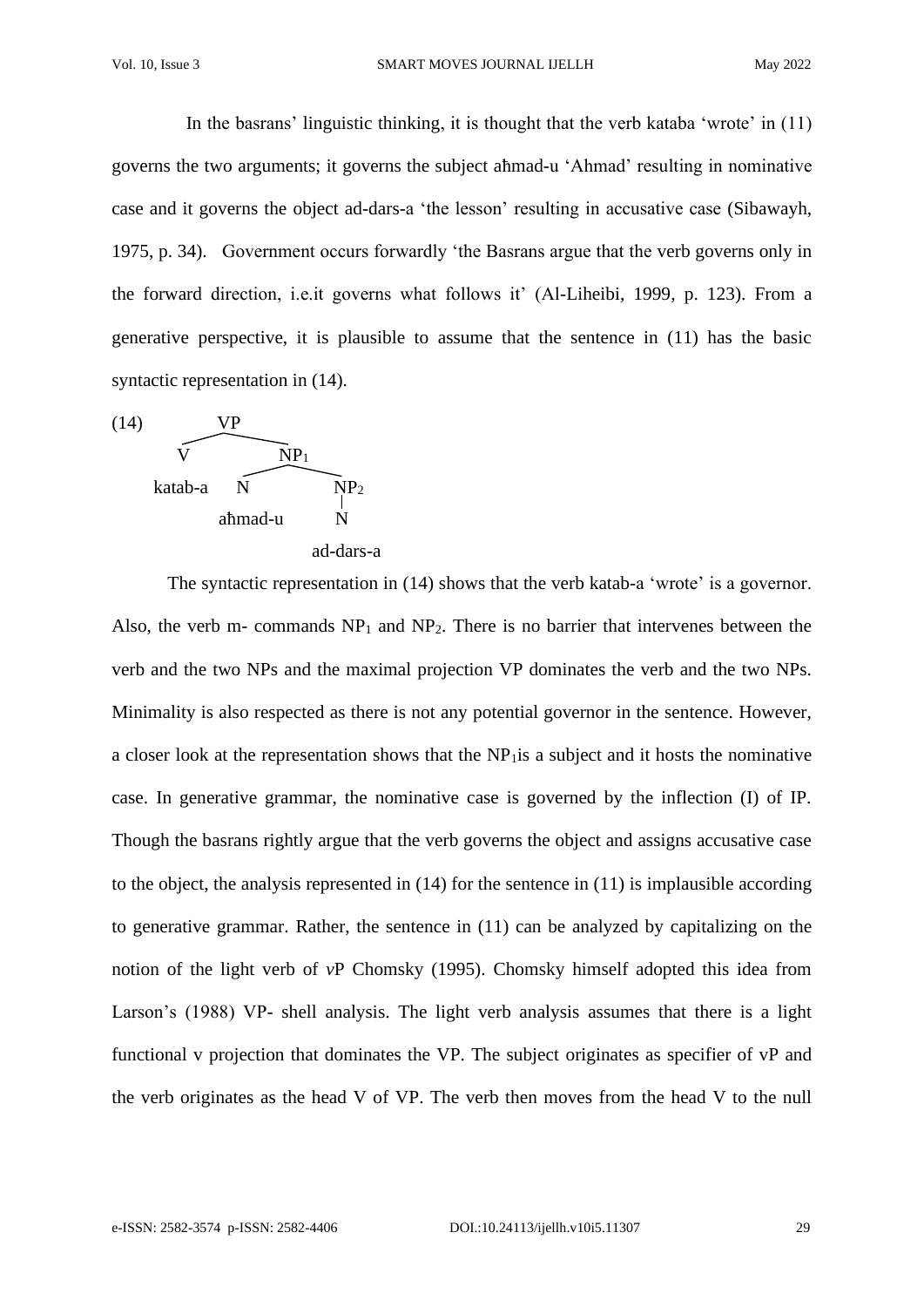light verb in v and subsequently moves to T of TP to check the tense and meet canonical VSO word order in Arabic. The light verb analysis of (11) is given in (15).



It is interesting to note that the representation in (15) shows that the V of VP governs only the object. However, after the verb moves and adjoins the T of TP, it can by no means govern the subject due to the occurrence of maximal projection vP. This analysis enables one to make judgment on validity of Arab grammarian's claim that the verb V in VSO governs the subject and the object. Therefore, it can be said that the basrans are partly right, that is, the verb governs the object but not the subject.

The Kufans, on the other hand, think that the accusative case in ad-dars-a 'the lesson' in (11) is the result of the preceding subject aħmad-u 'Ahmad' and verb katab-a 'wrote'. Stated differently, both the verb katab-a 'wrote' and the subject 'ahmad-u' simultaneously govern the accusative case in ad-dars-a 'the lesson'. This implicates that nouns are governors in Kufans' grammatical thinking. This view can be ruled out easily based on the principle that the governors do not jostle for one governee. The simultaneous working of two governors on one governee does not fit the mechanism of government in GB theory.

Regarding the sentence in (12), the basrans and the kufans think that the verb aʕṭa 'gave' forwardly governs the double objects and assigns accusative case to the double objects. This seems to be true from a generative perspective. The sentence in (12) will be partly represented as in (16). It can be noticed that the verb governs  $NP<sub>1</sub>$  and  $NP<sub>2</sub>$ .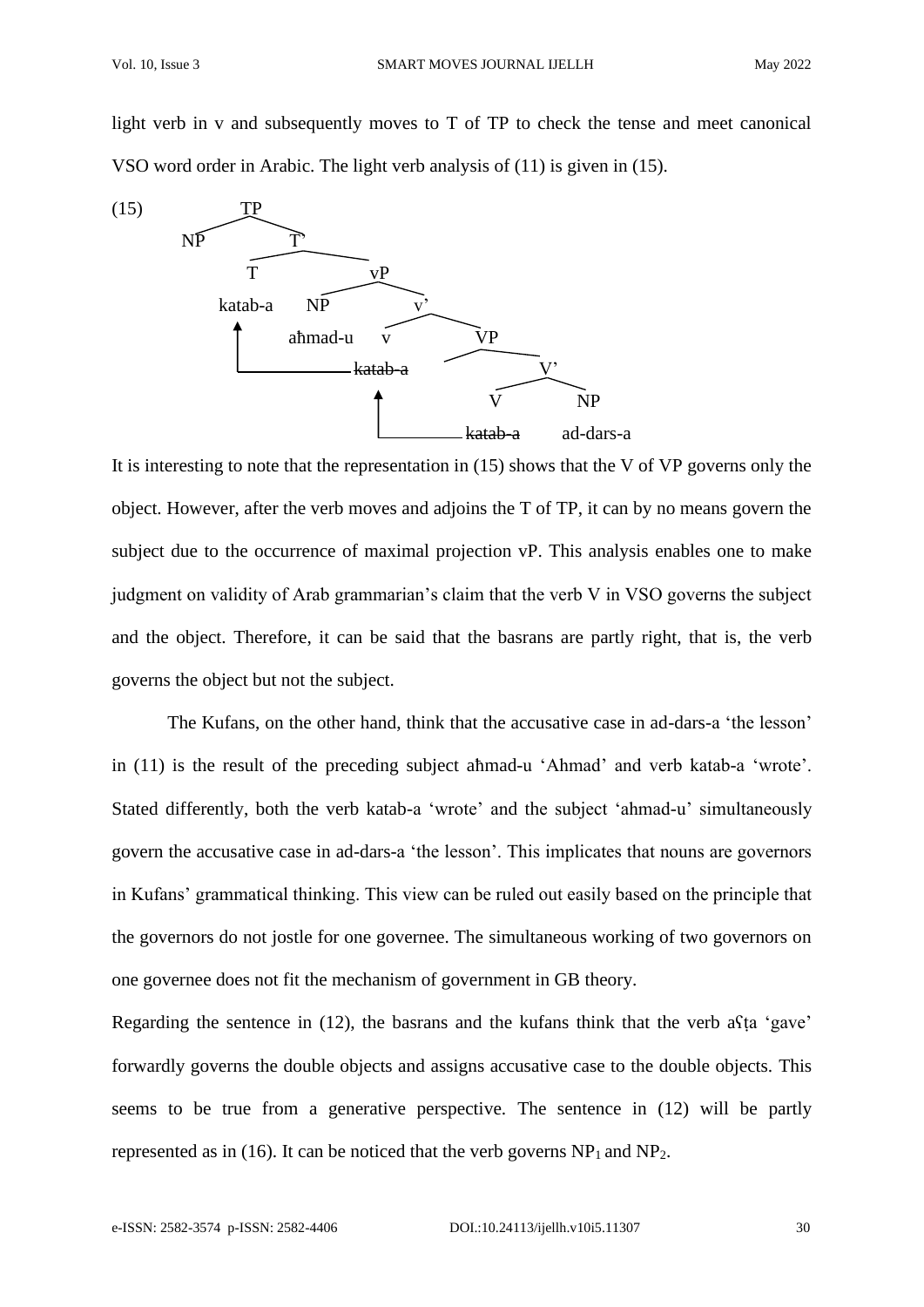

To provide a recent analysis of the sentence in (12), we follow Pylkkänen (2008) and assume that double object construction in Arabic can be analyzed as a low applicative structure (cf. as in (17).



Pylkkänen (2008) assumes that there are two types of applicative: high and low. Higher applicative occurs between the vP and the VP while the lower applicative occurs lower than the VP and is dominated by VP. Notice that the indirect object 'ʕli-an' occupies the specifier of applicative phrase and the direct object 'kitab-an' is the complement of applicative phrase. In (17), the verb governs the IO and DO in the applicative phrase. The applicative phrase functions as a complement to the verb.

Besides, the Kufans think that the verb aʕṭa 'gave' backwardly governs the subject aħmad 'Ahmad' and subsequently assigns nominative case to the subject. However, backward government is ruled out in Chomsky's notion of government. No category can govern a higher element in the syntactic representation. On the other hand, the Basrans argue that there is an abstract governor that is responsible for the nominative case on the subject in (12) and (13). Therefore, it can be said that one of the major differences between Arabic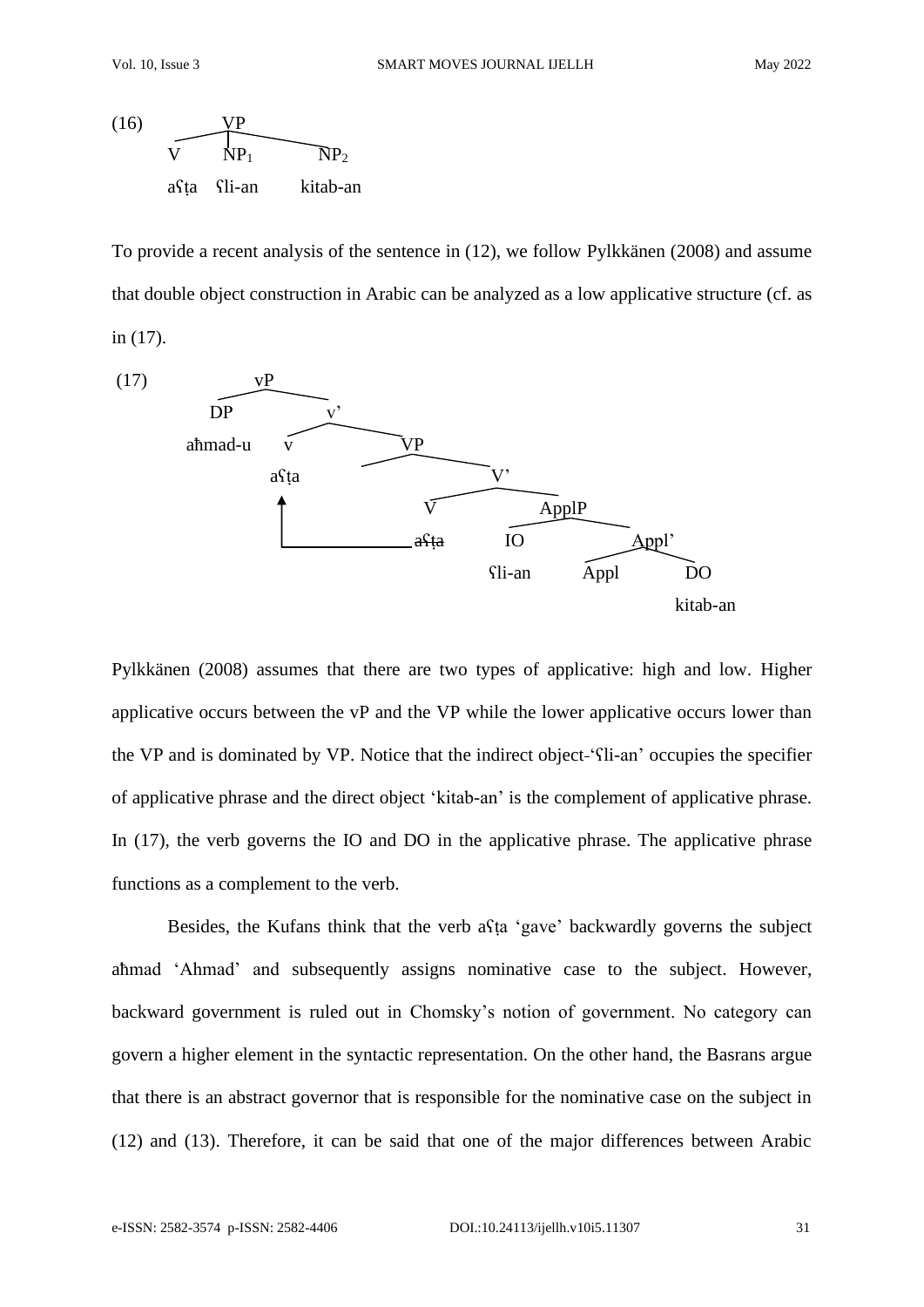governor theory and Chomsky' government theory is that Arabic governor theory allows for backward and forward government. This entails that the verb in Arabic can govern what comes before it and what comes after it. In generative theoretic concepts, the verb in Arabic governor theory can govern elements occupying a higher position in the syntactic representation. In Chomsky's government theory, no backward government is allowed and the forward government is permitted on strict structural considerations. The other difference is that Arabic governor theory allows for an null abstract governor to govern nouns or verbs. In chomsky's government theory, there is no abstract governors but the theory is extended to include functional governors. Back to the example in (13), the kufans also assume that the verb has a bi-directional function. It can govern what comes before it and what comes after it. As has been stated, the idea of simultaneous backward and forward government seems to be unreasonable from a generative perspective.

Interestingly enough, adjacency condition is present in early Arabic grammatical thought. The governor and the governed should be adjacent. To make it clearer, see the sentence in  $(18)$ .

## (18) aħmad-u ṭabaʕ-a wa ħafiḏ-a al-mustanad-a

Ahmad-3sm-nom print-pst and save-pst the document-acc

'Ahmad printed and saved the document.'

The sentence in (18) shows that there are two verbs connected by a coordinator *wa* 'and'. Arab grammarians believe that the element that governs the accusative case in the object almustanad-a 'the document' is the adjacent verb ħafiḏ-a 'saved' and not ṭabaʕ-a 'printed'. The verb ṭabaʕ-a 'printed' operates on a deleted pronoun (small pro) functioning as a subject. Therefore, the governor here is the verb ħafiḏ-a 'saved' because of its proximity to the object al-mustanad-a 'the document' (cf. Al-Liheibi, 1999, p. 119). This theorizing is similar to the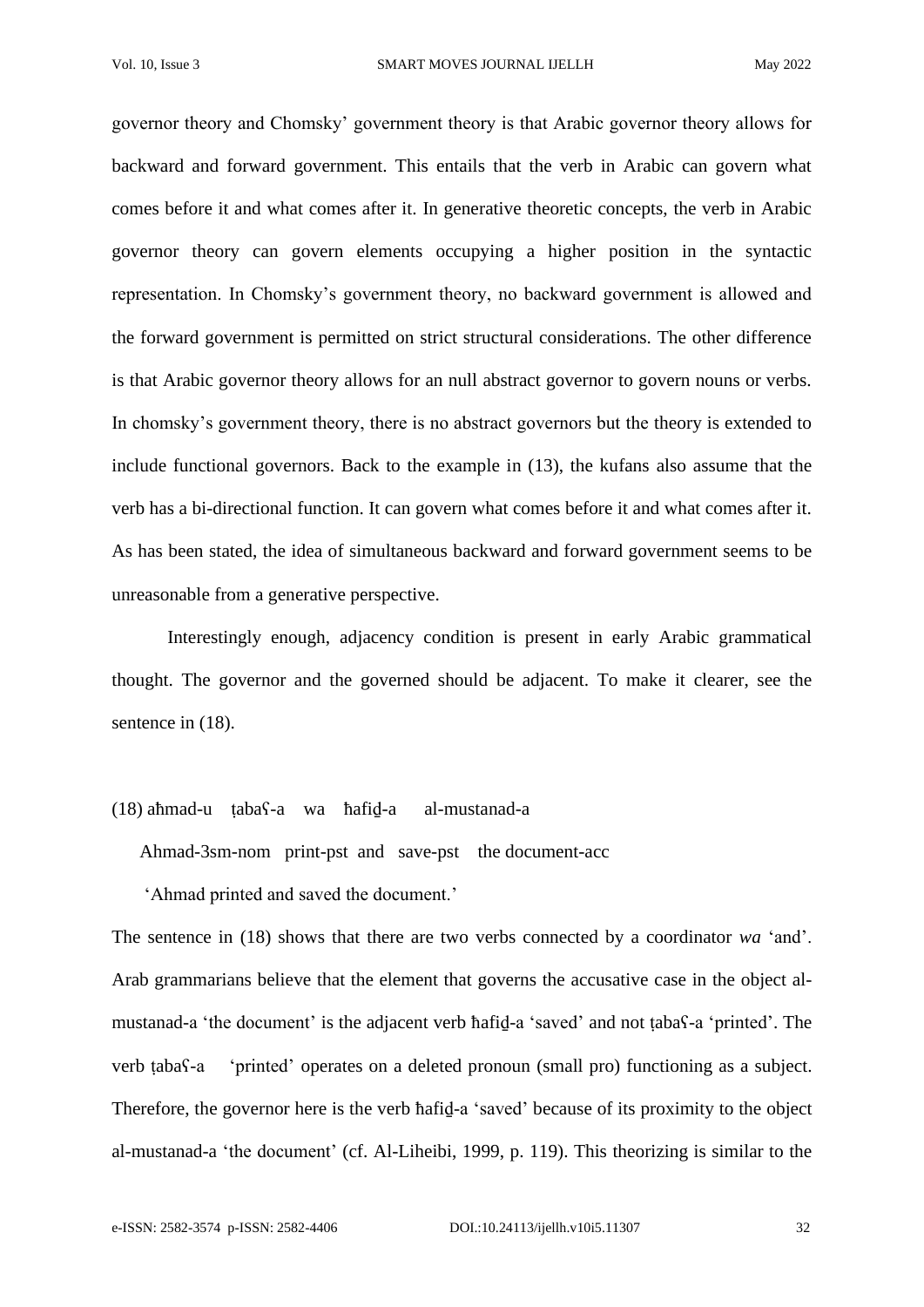notion of adjacency in GB theory. In generative grammar theoretical terms, adjacency condition is a structural requirement on case assignment that indicates that 'the case assigner and the element to which case is assigned should be adjacent' (Haegeman, 1994, p. 178). Therefore, the case assigner verb hafid-a 'saved' should not be separated from the governed NP al-mustanad-a 'the document' by an intervening material. The example in (18) also shows that the verb ṭabaʕ-a 'printed' cannot govern al-mustanad-a 'the document' due to the occurrence of the interfering material wa 'and'.

Other special verbal governors include the defective kāna 'was'and its sisters, ḍanna 'to guess' and its sisters, and the verbs that govern three objects. The defective kāna 'was' operates on its topic and its comment as shown in (19). It assigns nominative case to its topic zayd-un 'Zayd' and accusative case to its comment mu**ž**tahid-an 'hardworking'. On the other hand, ḍanna 'guessed' governs one subject and two objects at the same time as in (20). ḍanna 'assumed' assigns nominative case to the subject aṭ-ṭālib-u 'the student' and accusative case to the two objects ad-dars-a ' the lesson' and sahl-an 'easy'. Sibawayeh (1975) terms ḍanna verb as 'al-fasili- allathi yatasadd-hu fisla-hu eyla mafsulayn' [the subject whose transitive verb governs two objects' (p. 39). In (21), the verb axbara 'told' assigns nominative case to the subject zayd-un. It also governs the three subsequent objects and assigns them the accusative case.

(19) kāna zayd-un mu**ž**tahid-an

was Zayd-nom hardworking- acc

- (20) ḍanna aṭ-ṭālib-u ad-dars-a sahl-an guess-pst the-student the-lesson easy 'the student assumed the lesson easy.'
- (21) axbara zayd-un muhammed-an ad-dars-a sahl-an tell-pst zayd-nom Muhammed -acc the lesson-acc easy–acc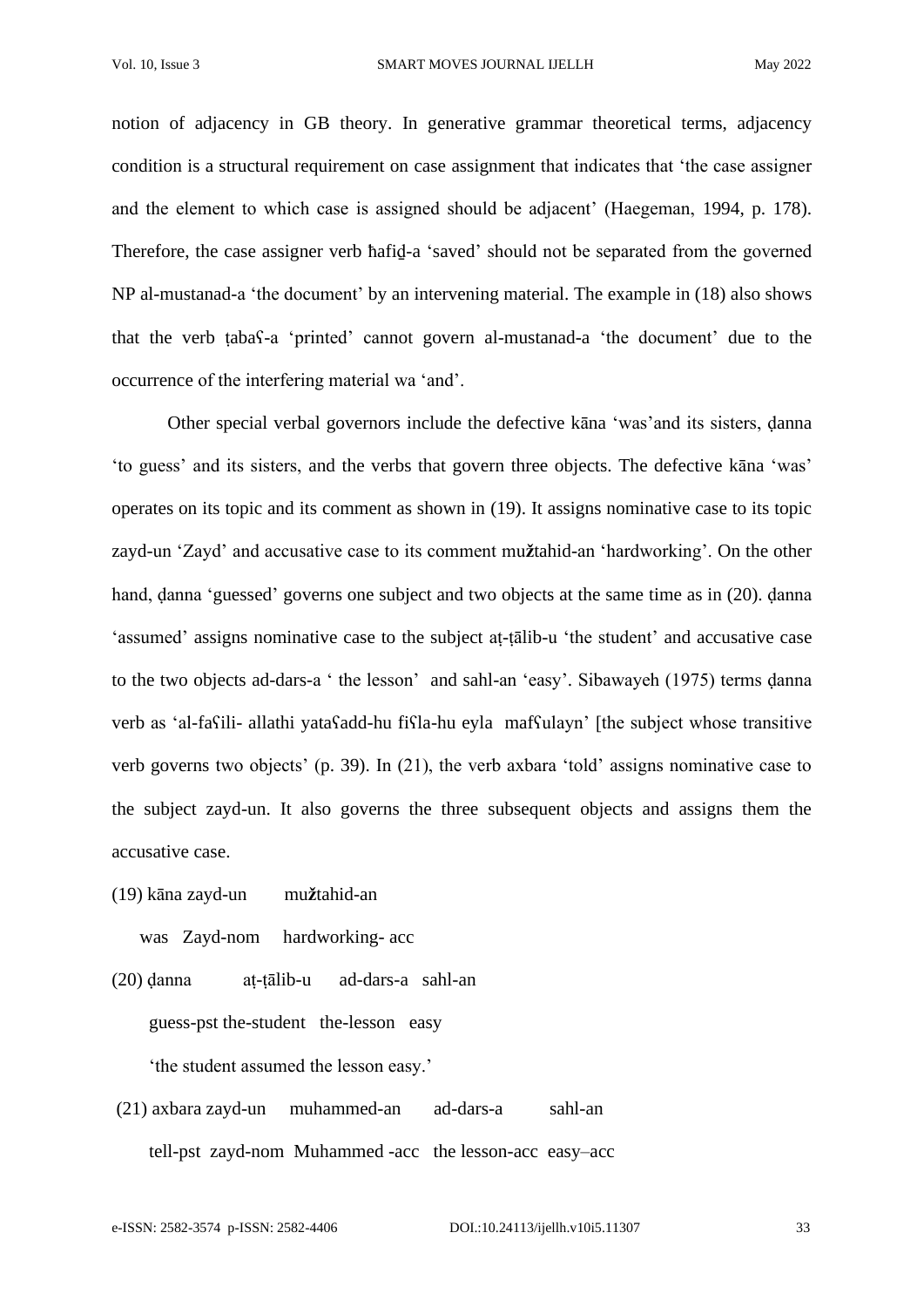'Intended meaning: Zayd told Muhammed that the lesson is easy.'

In the examples in (19-21), the verb is thought of as a strong governor. It is strong in the sense that it governs everything that comes after it and it can assign different cases to different categories (compare this with the verb in the example in (2) wherein the verb governs both the object NP 'his book' and the PP 'on the table', though, the notion of government in GB theory has another say in the matter. That is, the accusative case is assigned by the verb and the nominative case is assigned by the inflection. The discussion that has been done so far shows the importance of verbs as governors and assigners of the respective cases to the governed elements in the same syntactic environment.

The other type of expressed governors is the derivative noun. Derivative nouns are the nouns that are mainly derived from verbs. Such types of noun retain the same characteristics of verbs and they can govern other categories in the structures. Derivative nouns include but not limited to al-maṣdar 'the infinitive', ism alfāʕil 'the active participle' , ism al-mafʕūl 'the passive participle', ism al-fiʕl (element with verbal force) (Al-Liheibi, 1999, pp.130- 134). To exemplify, notice the sentences in (22) and (23).

(22) kātib-an ant-a ad-dars-a

Writer you-nom the-lesson-acc

'Intended meaning: you are a writer of the lesson.'

(23) aħmad-un kātib-un ad-dars-a

Ahmad-3sm-nom writer the-lesson-acc

'Intended meaning: Ahmad is the writer of the lesson.'

The infinitive in (22) governs the subject ant-a 'you' and the object ad-dars-a 'the lesson'. The infinitive assigns its subject the nominative case and its object the accusative case (Ibn al-Sarrāj, 1987, p. 54). In (23), the active participle kātib-un is originally a noun and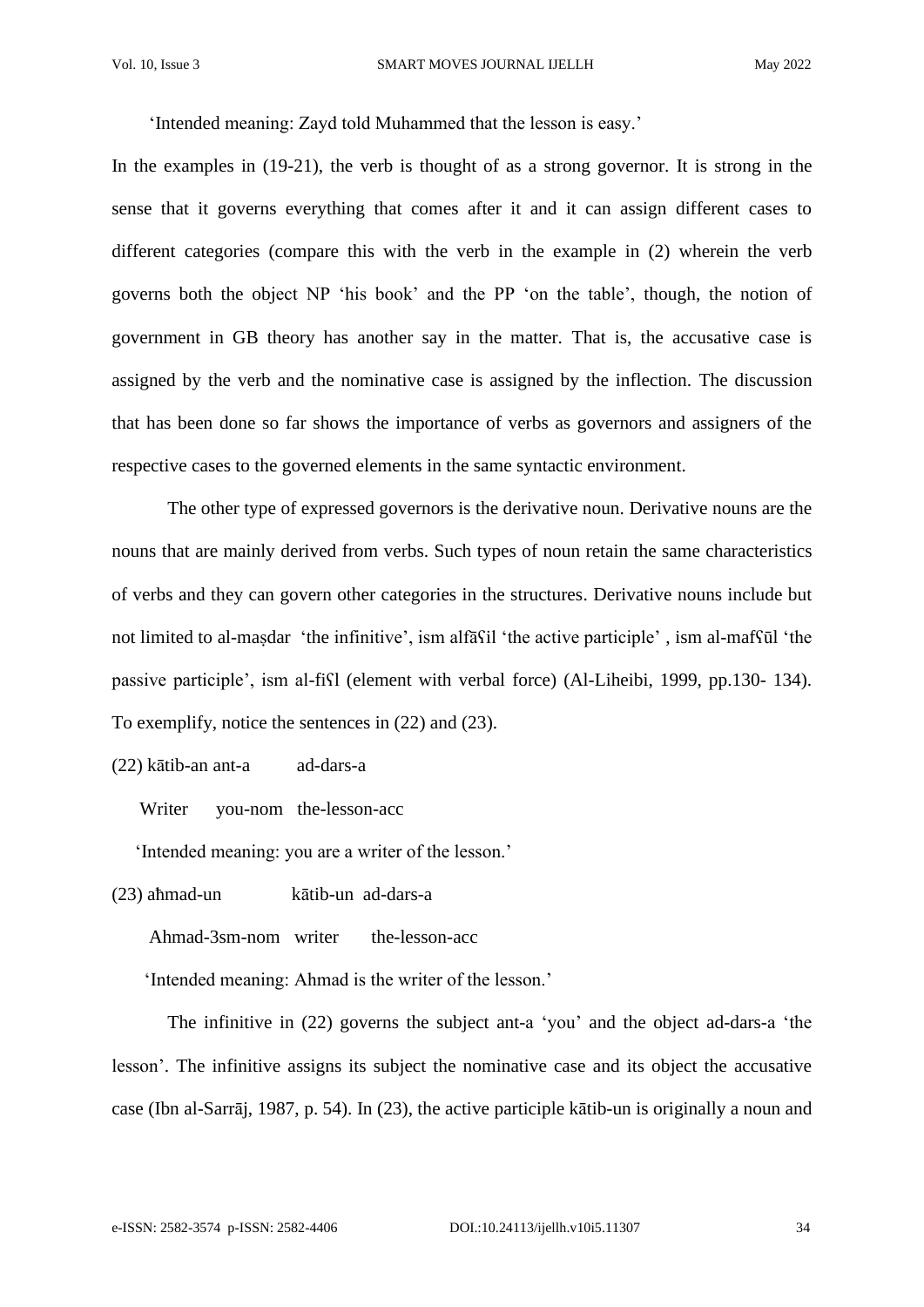derived from the verb katab 'to write'. This active participle causes the direct object ad-dars-a 'the lesson' to bear the accusative case (Ibn al-Sarrāj, 1987, pp. 52-53).

The third type of expressed governors is the particles. Particles act as governors in specific grammatical contexts and they influence and operate on the verbs and cause change in their mood. Occurring in restricted syntactic environment, the subjunctive particles lan 'neg-fut' and the jussive particle lam 'neg-pst' in (24) and (25) acts as governors and govern the verbs that follow them. Al-Liheibi (1999) points out that 'the Arabic theory of government states that the imperfect verb is placed in the subjunctive mood by the presence of subjunctive particles. Furthermore, it is placed in the jussive mood by the presence of jussive particles' (p. 137).

(24) lan yaðhab-a muħammad-un

Neg-fut Go-subj Muhammad-nom

'Muhammad will not go.'

(25) lam yaðhab muħammad -un Neg- pst Go-juss Muhammad-nom

'Muhammad did not go.'

The particles also operate on the nominal subjects and shift their case from nominative to the accusative (Ibn al-Sarrāj, 1987, p. 55). This can be illustrated in (26).

(26) Inna zayd-an mu**ž**tahid-un

That-focus zayd- acc hardworking-nom

'Zayd is indeed a hardworking.'

The table in (2) shows the particles as governors and what they govern.

# **Table (2): particles as governors**

| <b>Particle-governor</b> | The governee | The mood/case | The affix |
|--------------------------|--------------|---------------|-----------|
|                          |              |               |           |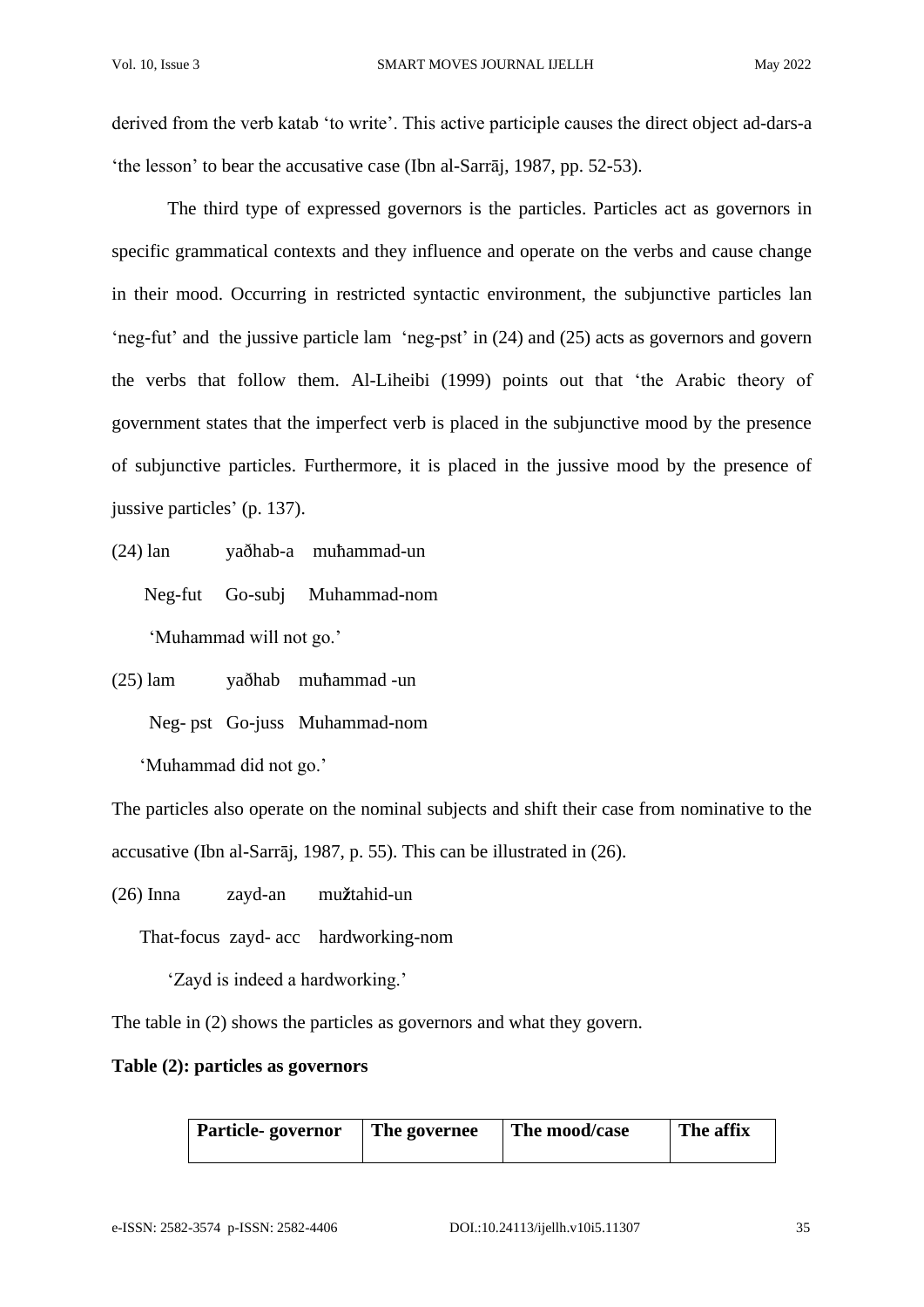| lan                  | Imperfect verbs | subjunctive | -a    |
|----------------------|-----------------|-------------|-------|
| lam                  | Imperfect verbs | Jussive     | $-()$ |
| Inna and its sisters | Subject         | accusative  | -an   |
|                      | predicate       | nominative  | -un   |

## 2.2.3 **The abstract governors**

The abstract governor is a hypothetical covert element that is created by grammarians to indicate the parsing signs when there is no apparent expressed governor in the structure. There are two major types of abstract governors. The first type is the found in nominal sentence. The Basrans argue that there is an abstract governor, presumably al-ibtidā 'the inception', in (27). It governs the topic *mubtada* 'zayd-un' resulting in the nominative case and the topic 'zayd-un', in turn, governs the xabar 'the comment' mu**ž**tahid-un resulting in the nominative case, too. The sentence in (27) consists of the topic 'zayd-un' and the comment 'mu**ž**tahid-an'.

## (27) zayd-un mu**ž**tahid-un

Zayd-nom hard-working-nom

'Zayd is hardworking.'

However, the kufans argue that there is a mutual causation (governance) of the nominative case in the topic and the comment. That is, the topic causes the comment to bear the nominative and the comment causes the topic to bear the nominative because each one is grammatically dependant on the other. In other words, the idea of the existence of an abstract governor at the beginning of the sentence is totally rejected by the Kufans.

 The other type of abstract governor is the one responsible for the indicative mood (rafʕ) on the verb reflecting present tense and occurring at the beginning of the sentence. Here, two viewpoints can be identified. The first is that the Basrans argue that the present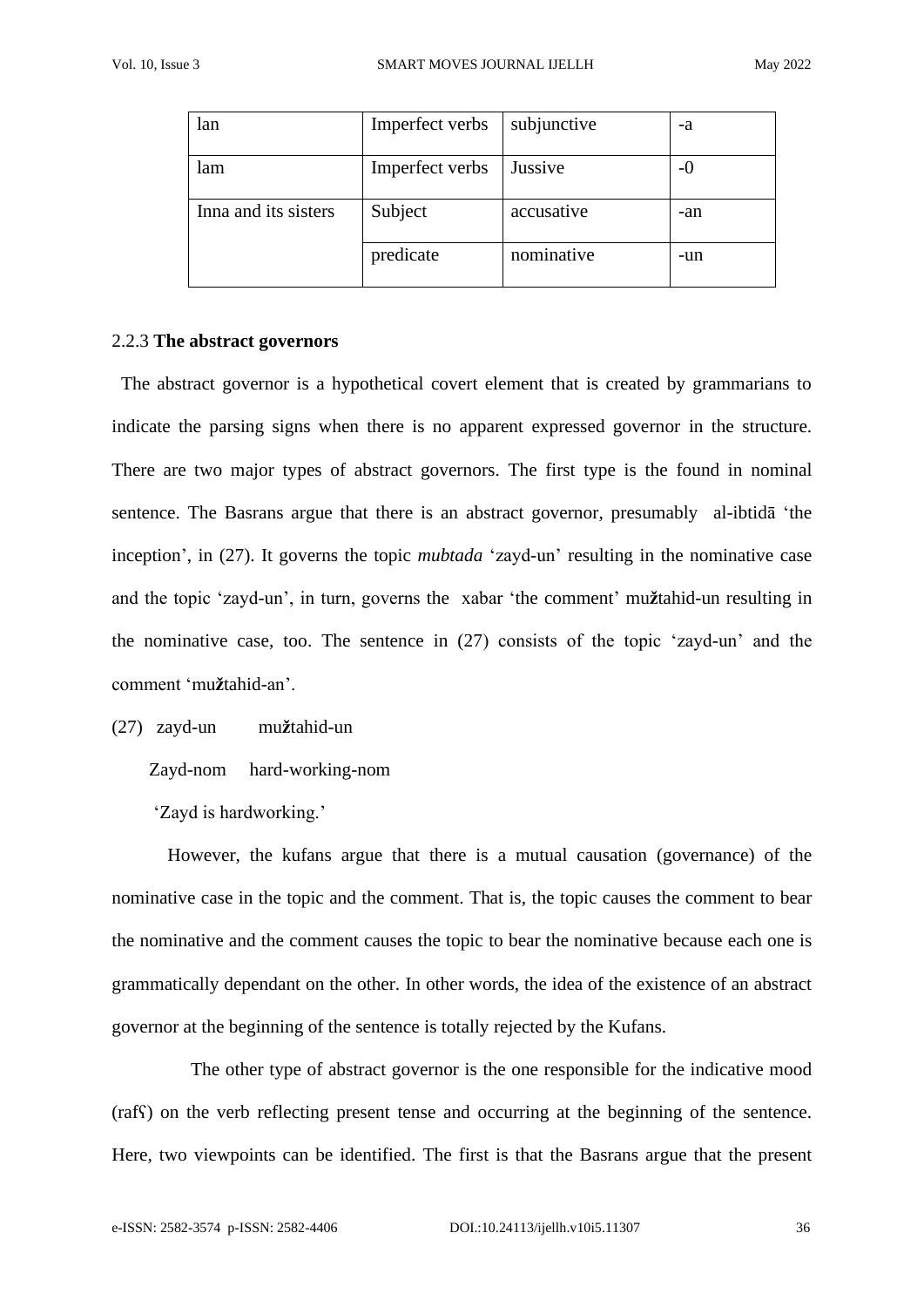tense occurs at the position of noun and replaces the noun (replacement process). The verb ya-ktub-u 'write' in (28) substitutes for the noun in (29). The other viewpoint is articulated by the Kufasns. They argue that the verb with present tense in (28) is marked in the indicative mood with nominative marker because of the non existence of any subjunctive or jussive particle.

(28) ya-ktub-u zayd-an

Write-ind Zayd-nom

'Zayd writes.'

(29) axūk-a zayd-an

Your- brother Zayd-nom

'Intended meaning: Your brother is Zayd.'

Having identified the governors and compared mechanism of governor in Arabic with that of Chomsky, the next section concludes the discussion.

3. **Conclusion**

The study concludes that Arabs had the theory of governor in late  $8<sup>th</sup>$  century. It is rooted in the work of Sibawayh and it was widely discussed in and elaborated on the two Arabic grammatical schools: the basrans and the kufans. The theory of governor in Arabic consists of a set of general principles and a set of prescriptive rules. It identified what constitute a governor and what constitute a governee. The governors can be expressed or abstract. The expressed governors in Arabic are the verbs, the derivative nouns, and the particles. The abstract governors occur due to abstraction or replacement. However, the notion of Chomskyan government is defined configurationally and it includes well-stated notions such as m- command, maximal projections, and minimality. Governors are of two types: lexical such as V, P, AP, and N, and functional governors such as the Inflection (I) and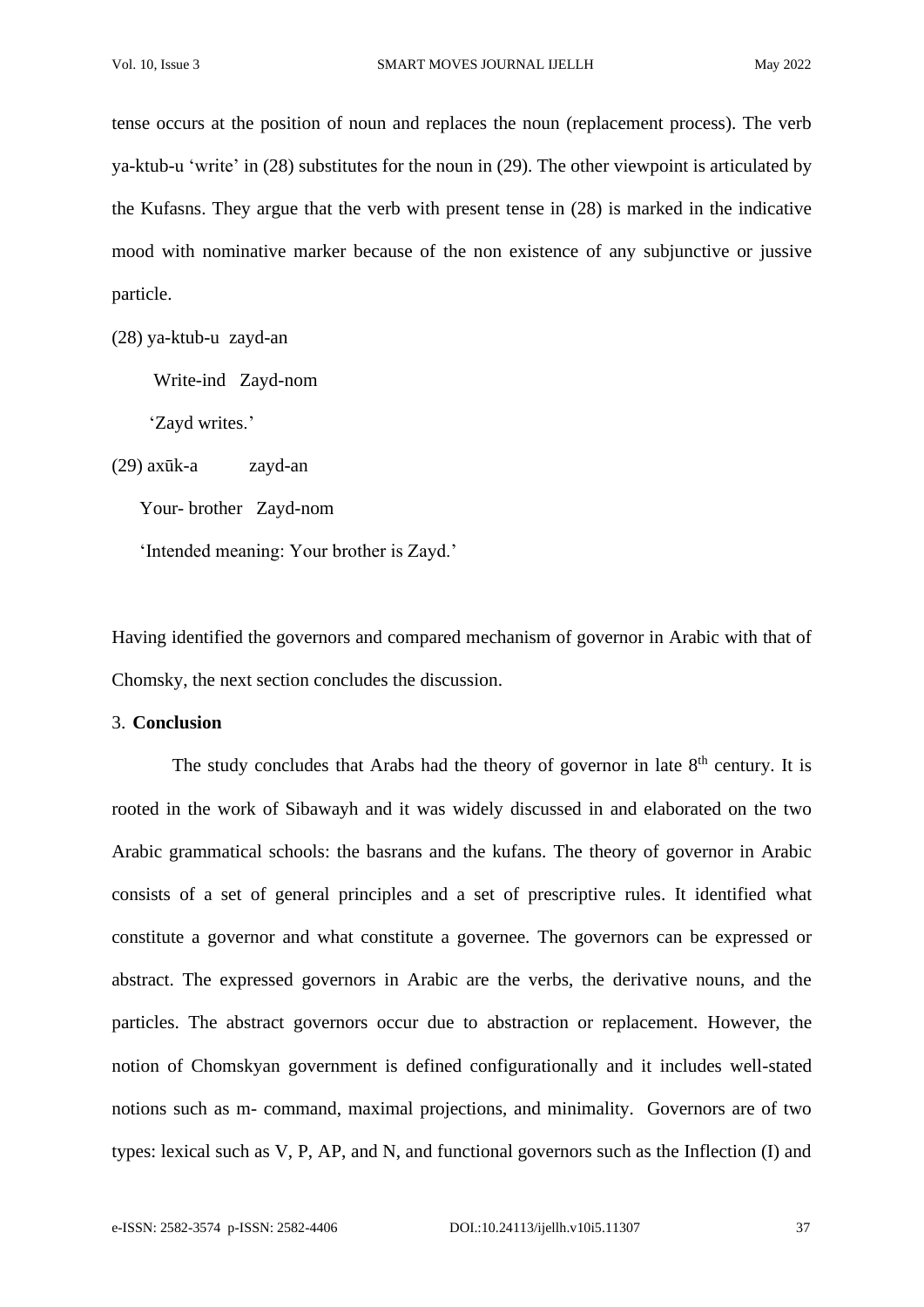the Complementizer such as 'for'. In VSO word order, the basrans think that the verb governs both the subject and the object. This view might be true if examined with Chomsky's government theory. The kufans, however, postulates that both the verb and subject govern the object in VSO. This view is ruled out because it violates the basic fundamental principles of government in Arabic. According to the basrans, the subject is governed by an abstract governor and the verb governs the object in SVO word order in Arabic. This is partly similar to Chomsky's government theory which argues that the verb in SVO governs the object. The kufans, on the other hand, argue that the verb rightward governs the object and leftward govern the subject in SVO word order (bi- directional government). In Chomsky's government theory, only forward government is allowed with strict configurational restrictions. The study also reveals that Chomsky' theory of government tends to support the opinions articulated by the basrans.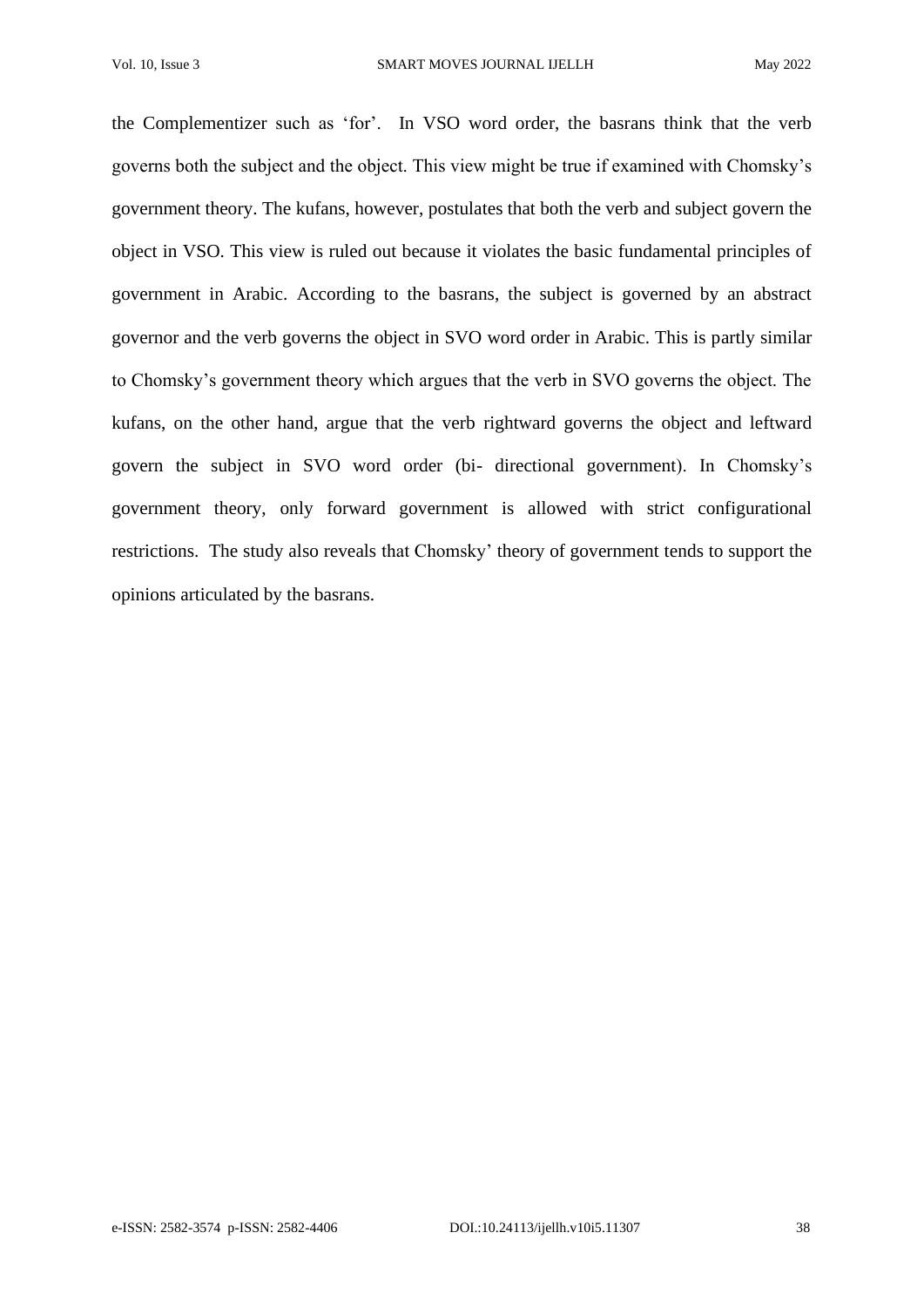#### **Works Cited**

- Al-azhari, K. (n.d). Šarħ al-ʕawāmil al-myʔt al- **ž**ar**ž**aneah[ explanation of the one hundred governors] cairo: dār al-maʕarif .
- ALDUBAI, N. A. (2015). CONTRIBUTION OF EARLY ARAB SCHOLARS IN PHONETICS IN LIGHT OF MODERN PHONETICS. *Research Journal of English Language and Literature (RJELAL)*. (vol. 3.3, pp. 112- 125).
- Al- žeržani, A. (2009). Al-ʕawamil an-naħwaya-ta bayna an-na ḏaryata wa t-ta ṭbiq [ the syntactic governors: theory and practice]. M. Maʕali (ed.). Alexandria: Hurs international foundation for printing and publication.
- Al-hammadi, Y. (n. d.). an-naħaw fi eytārahu as- saħys [ the grammar in its right frame]. Egypt: Egypt bookshop.
- Al-Liheibi, F. M. M. (1999). Aspects of sentence analysis in the Arabic linguistic tradition, with particular reference to ellipsis (Doctoral dissertation, Durham University).

Al-xawarizmi, A. (n. d.). tarŠeħ alʕilal. Institute of research. Um al-qura university .

- Bakri, A. (1982). Ibn Muḍā wa mawqifahu min aṣūl an-naħw alʕarabi [Ibn Muḍā and his attitude from fundamentals of Arabic grammar]. Algeria: dywan al-maṭbuʕāt Algerian.
- Bin hamza, M. (2004). naḍaryat al-ʕāmil fi ad-dars an-naħaw al-ʕarabi: dirasah taʔṣ ylyah wa tarkybyah [ the theory of governor in Arabic grammar: a structural study].
- Chomsky, N. (1982). Some concepts and consequences of the theory of Government and Binding. Chicago: MIT Press.
- Chomsky, N. (1986). *Barriers*. Cambridge: MIT Press.
- Chomsky, N. (1988). *Lectures on government and binding: The Pisa lectures* (No. 9). Dordrecht: Foris Publications.

Chomsky, N. (1995). *The Minimalist Program*. Cambridge: MIT press.